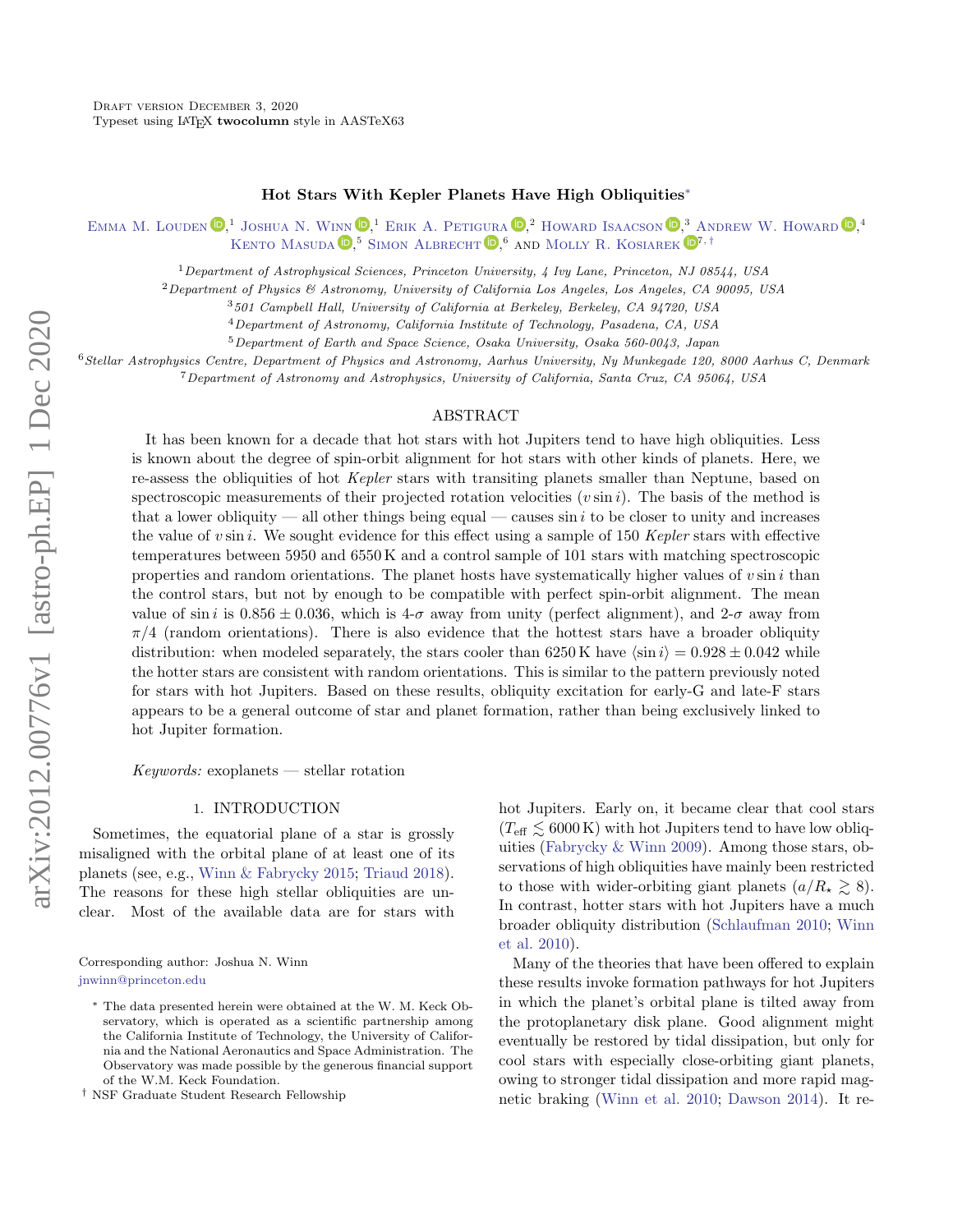mains possible, though, that high obliquities are unrelated to hot Jupiter formation and instead reflect more general processes in star and planet formation. One way to make progress is to measure the obliquities of stars with different types of planets, including smaller and wider-orbiting planets than hot Jupiters.

The Kepler survey provided a sample of about 4,000 transiting planets around FGKM host stars, the majority of which have sizes between 1 and  $4 R_{\oplus}$  and orbital periods ranging from 1 to 100 days [\(Borucki](#page-13-2) [2017;](#page-13-2) [Thompson et al.](#page-14-4) [2018\)](#page-14-4). In most cases, measuring the obliquities of individual stars via the Rossiter-McLaughlin effect is impractical, owing to the faintness of the star and the small size of the planet. But the sample is large enough for statistical probes of the obliquity distribution. In particular, since the planetary orbits are all being viewed at high inclination with respect to the line of sight (a requirement for transits to occur), any constraints on the inclination distribution of the stellar rotation axes are also constraints on the stellar obliquity distribution.

[Mazeh et al.](#page-13-3) [\(2015\)](#page-13-3) performed one such study, based on measurements of rotationally-induced photometric variability. They found clear evidence that stars cooler than about 6000 K have low obliquities, as well as suggestive evidence that hotter stars have a broad range of obliquities, with caveats to be discussed later in this paper.

[Winn et al.](#page-14-5)  $(2017)$  and Muñoz & Perets  $(2018)$  performed studies using measurements of the projected rotation velocities  $(v \sin i)$ . Both sets of authors examined the cases in which measurements of  $v \sin i$ , rotation period, and stellar radius are available, to obtain constraints on  $\sin i$ . The results were generally consistent with low obliquities  $(\leq 30^{\circ})$ . A limitation of these studies was that the sample of stars with detected rotation periods may suffer from biases that favor low-mass stars, high inclinations, and relatively short rotation periods, all of which facilitate the detection of a photometric rotation signal.

[Winn et al.](#page-14-5)  $(2017)$  also compared the v sin i distributions of planet hosts and samples of stars chosen without regard to planets. The planet hosts had systematically higher values of  $v \sin i$ , again suggesting low obliquities. However, the comparison stars were drawn from heterogeneous sources, some of which may have been biased against high-inclination stars and rapid rotators. This called into question the key assumptions that the comparison stars are randomly oriented and have the same distribution of rotation velocities as the planet hosts. The work presented here is a new application of this method with an improved control sample.

The rest of this paper is organized as follows. Section 2 describes our observations of the candidate control stars. Section 3 compares the spectroscopic properties of the planet hosts and the control stars. Section 4 presents two statistical tests for differences between the  $v \sin i$ distributions of the two samples. Section 5 describes a simple model that was used to characterize the obliquity distribution of the planet hosts. Section 6 summarizes and describes possible implications for theories of obliquity or inclination excitation.

# 2. OBSERVATIONS

The best stars for this type of study are early-G and late-F main-sequence stars. Cooler stars typically rotate too slowly to permit reliable measurements of  $v \sin i$ , and hotter stars are not well represented in the Kepler sample of planet-hosting stars. We drew the data for the planet hosts from the California-Kepler Survey (CKS, [Petigura et al.](#page-14-7) [2017;](#page-14-7) [Johnson et al.](#page-13-4) [2017\)](#page-13-4). The CKS team performed Keck/HIRES spectroscopy of 1,305 stars with transiting planets, of which several hundred have spectral types in the desired range. They provided precise determinations of the effective temperature  $(T_{\text{eff}})$ , surface gravity  $(\log g)$ , iron metallicity ( $[Fe/H]$ ), and projected rotation velocity  $(v \sin i)$ .

We needed to construct a control sample as similar as possible to the Kepler planet hosts, but selected without regard to rotation rate or orientation. Only with such a sample can any systematic differences in  $v \sin i$  between the planet hosts and control stars be attributed to the obliquity distribution of the planet hosts. We also wanted to observe the control stars with the same instrument as the planet hosts, and use the same software to analyze the spectra. This is important because measurements of  $v \sin i$  are subject to systematic errors related to instrumental resolution and treatment of other linebroadening mechanisms.

We selected candidate control stars based on lowresolution spectroscopy of the Kepler field by the LAM-OST team [\(Ren et al.](#page-14-8) [2016\)](#page-14-8). We defined a similarity metric between two stars:

$$
D^{2} = \left(\frac{\Delta T_{\text{eff}}}{100 \text{ K}}\right)^{2} + \left(\frac{\Delta \log g}{0.10 \text{ dex}}\right)^{2} + \left(\frac{\Delta \text{[Fe/H]}}{0.10 \text{ dex}}\right)^{2}.
$$
 (1)

The quantities in the denominators are typical LAM-OST uncertainties. We chose a trial value of  $m_{\text{lim}}$ , the limiting apparent magnitude in the Kepler bandpass. For each CKS star in the desired range of effective temperatures, we selected the LAMOST star with the minimum D and  $m < m$ lim. Then, we adjusted  $m$ lim to be the brightest possible value for which two-sided Kolmogorov-Smirnov tests did not reject the hypotheses that the distributions of  $T_{\text{eff}}$ , log g and [Fe/H] are the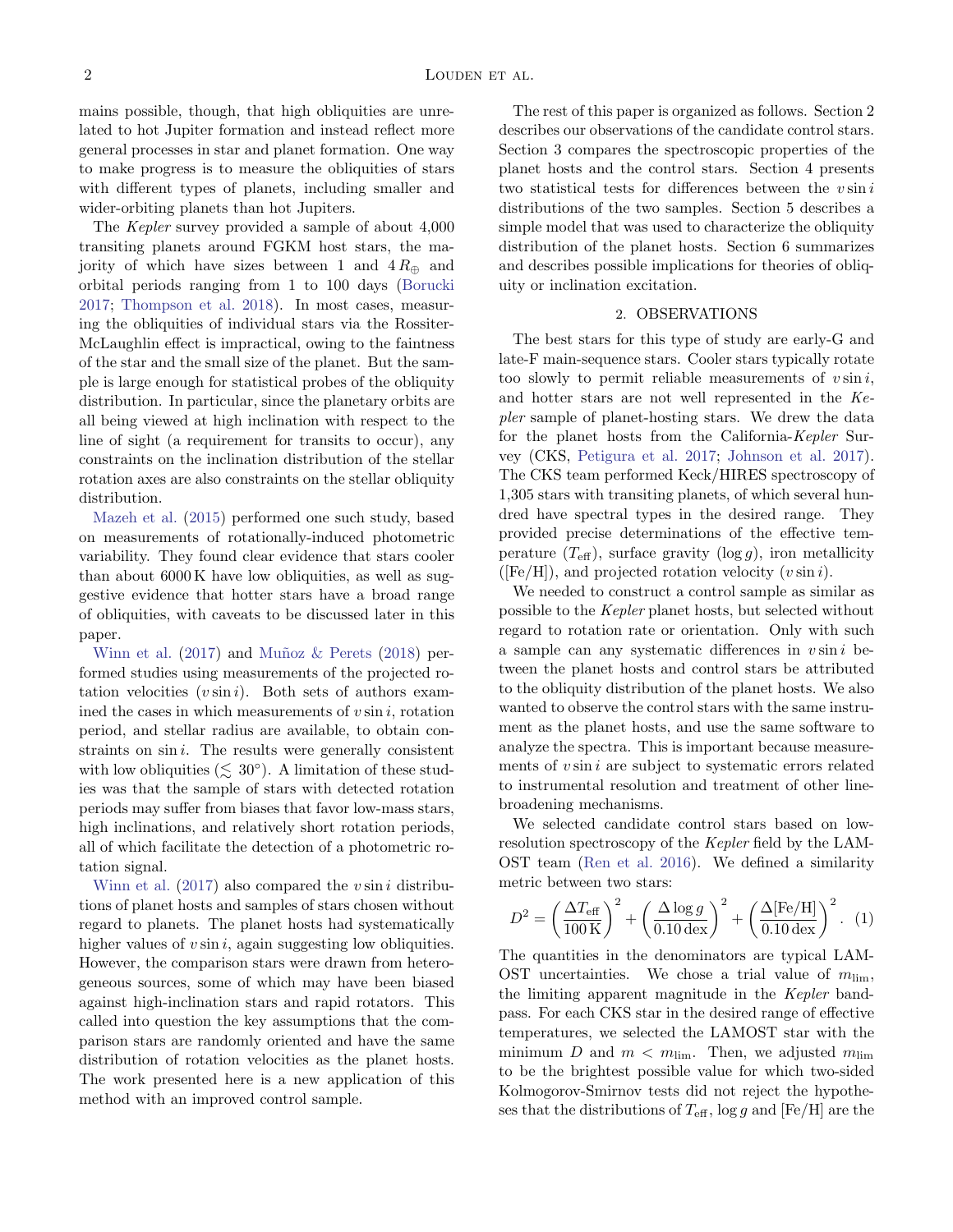same for the CKS stars and the candidate control stars. This turned out to be  $m_{\text{lim}} = 11.1$ , approximately 3 magnitudes brighter than the limiting magnitude of the planet hosts.

We observed 188 candidate control stars with Keck/HIRES during the summer of 2018. The observations were spread out over several days, amounting to a total of about one half-night of Keck time. We used the same instrumental setup, observing protocols, data reduction software, and analysis procedures that were used by the CKS. In particular, the basic spectroscopic parameters of each star were determined with Spec-Match [\(Petigura](#page-14-9) [2015\)](#page-14-9), for which the CKS team demonstrated an internal precision of 60 K in  $T_{\text{eff}}$ , 0.10 dex in  $\log g$ , 0.04 dex in [Fe/H], and 1.0 km s<sup>-1</sup> in v sin i. The latest version of SpecMatch was applied to the Keck/HIRES spectra of both the planet hosts and the control stars as a single batch job, to ensure homogene-ity in the analysis method.<sup>[1](#page-2-0)</sup>

Nineteen of the candidate control stars turned out to be spectroscopic binaries and were discarded from the sample. Following the same quality control procedures as the recent CKS study by [Fulton & Petigura](#page-13-5) [\(2018\)](#page-13-5), we also eliminated from consideration any star for which the [Gaia Collaboration et al.](#page-13-6) [\(2018\)](#page-13-6) geometric parallax is not available, has a precision lower than 10%, or disagrees with the spectroscopic parallax by more than  $4-\sigma$ .

### 3. SAMPLE CONSTRUCTION

Because the selection of candidate control stars was based on low-resolution data, in many cases the stars turned out to have spectroscopic parameters far away from those of the planet hosts. To construct samples with overlapping properties, we restricted both the planet hosts and the control stars to have SpecMatch parameters satisfying

$$
5950 \text{ K} < T_{\text{eff}} < 6550 \text{ K},
$$
\n
$$
3.95 < \log g < 4.45, \text{ and}
$$
\n
$$
-0.3 < [\text{Fe/H}] < 0.3.
$$

Since we were interested in the obliquities of stars with small planets — and not hot Jupiters — we only included stars having at least one planet smaller than  $4 R_{\oplus}$ . This led to our final samples of 150 planet hosts and 101 control stars. The SpecMatch parameters of these stars are given in Tables 2 and 3, which appear at



Figure 1. Planetary radius and orbital period, for all the known transiting planets associated with the 153 planet hosts in our sample.

the end of the paper. Figure 1 shows the radius/period distribution of the known transiting planets for all the planet hosts in our sample.

We used two-sided Kolmogorov-Smirnov tests to check on the "null hypothesis" that the planet hosts and control stars have spectroscopic parameters drawn from the same parent distribution. The null hypothesis cannot be ruled out for  $T_{\text{eff}}$  ( $p = 0.57$ ), log  $q$  ( $p = 0.99$ ), or [Fe/H]  $(p = 0.44)$ . Likewise, the Anderson-Darling test cannot reject the null hypothesis for any of those three parameters ( $p = 0.66, 0.99, \text{ and } 0.43, \text{ respectively.}^2$  $p = 0.66, 0.99, \text{ and } 0.43, \text{ respectively.}^2$ )

The preceding tests did not find any differences in the distributions of individual parameters, but are not capable of checking for differences in the joint distribution of two parameters. For this, we performed the twodimensional generalization of the Kolmogorov-Smirnov test described by [Press & Teukolsky](#page-14-10) [\(1988\)](#page-14-10), which they attributed to earlier work by [Fasano & Franceschini](#page-13-7) [\(1987\)](#page-13-7) and [Peacock](#page-14-11) [\(1983\)](#page-14-11). We tested the joint distributions of  $(T_{\text{eff}}, \log g)$ ,  $(T_{\text{eff}}, [Fe/H])$ , and  $(\log g, [Fe/H])$ . In all three cases, the test result was compatible with the hypothesis that the parameters are drawn from the same joint distribution  $(p > 0.3)$ . While these tests are only 2-d and not 3-d, and share the same shortcomings as the original KS test (see, e.g., [Feigelson & Babu](#page-13-8) [2012\)](#page-13-8),

<span id="page-2-0"></span><sup>&</sup>lt;sup>1</sup> In Paper I of the CKS series of publications [\(Petigura et al.](#page-14-7) [2017\)](#page-14-7), the tabulated spectroscopic parameters are based on an average of the results obtained with two different analysis codes: Spec-Match, and SME@XSEDE. For our study, we used only SpecMatch.

<span id="page-2-1"></span><sup>2</sup> For these tests, as well as the other nonparametric tests described in this paper, the p-values were determined by bootstrap resampling, not by analytic approximations.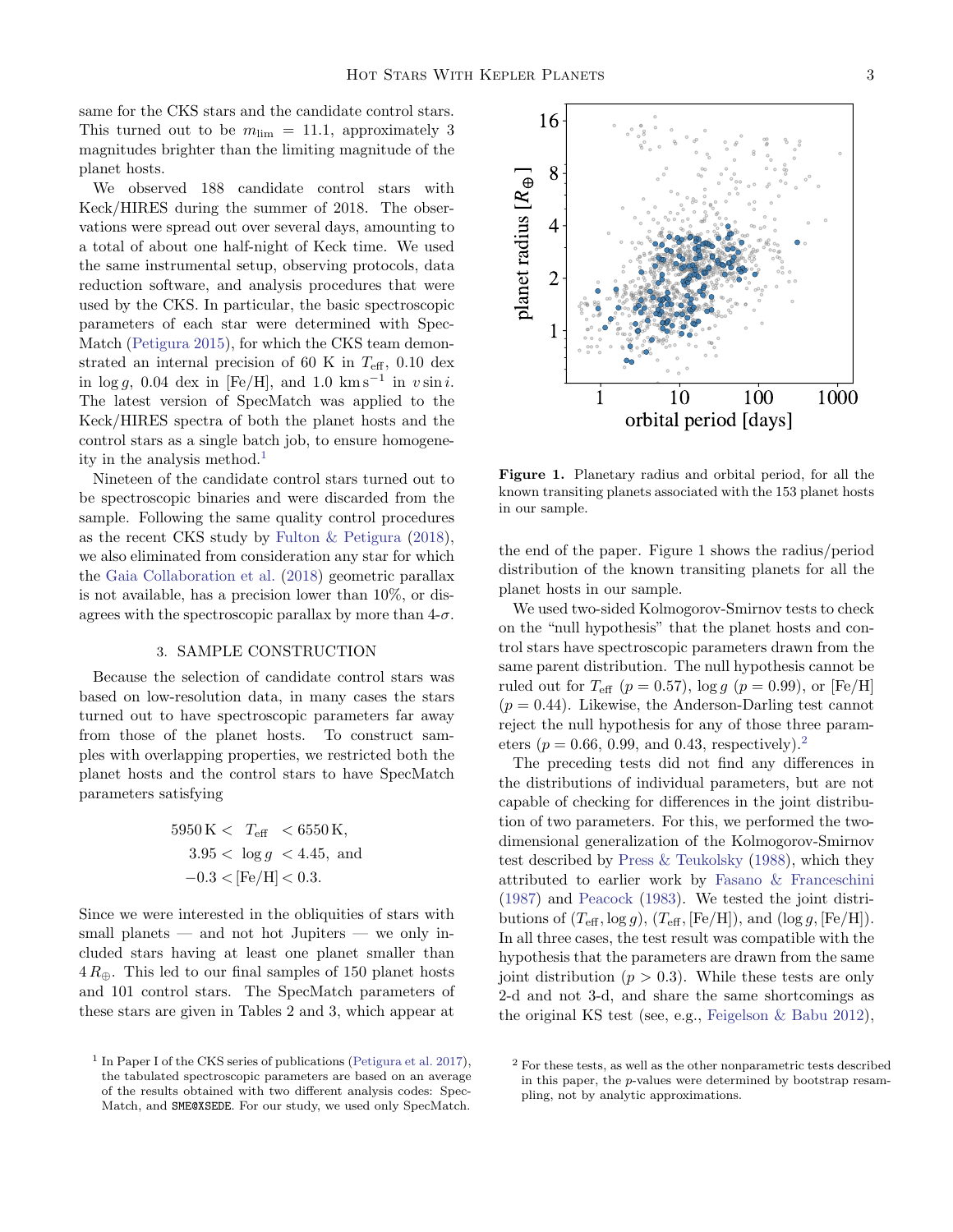

Figure 2. Comparison between the properties of the planet hosts (blue) and control stars (red). The precision of the measurements of  $T_{\text{eff}}$ , log g, [Fe/H], and vsin i is 60 K, 0.10 dex, 0.04 dex, and 1.0 km s<sup>-1</sup>, respectively. In the the upper right panel, the vertical coordinate is the absolute magnitude based on the 2MASS apparent magnitude  $m<sub>K</sub>$  and the Gaia DR2 parallax, with no allowance for extinction. The radius, mean density, and age are from fits to MIST isochrones, and have typical internal uncertainties of 3%, 6%, and 30%, respectively.

they give us some confidence that the control stars are similar to the planet hosts.

Figure 2 shows the distributions of the spectroscopic parameters and other parameters of interest. This includes the K-band absolute magnitude, computed from the 2MASS apparent magnitude [\(Cutri et al.](#page-13-9) [2003\)](#page-13-9) and the Gaia parallax [\(Gaia Collaboration et al.](#page-13-6) [2018\)](#page-13-6) without any correction for extinction. The other parameters depicted are the mass, radius, mean density, and age of the stars, based on fitting the spectroscopic parameters to the MIST stellar-evolutionary models [\(Choi et al.](#page-13-10) [2016\)](#page-13-10), using the method described by [Fulton & Petigura](#page-13-5) [\(2018\)](#page-13-5).

## 4. MODEL-INDEPENDENT TESTS

Figure 3 shows the projected rotation velocity as a function of effective temperature, both for individual stars and for averages within temperature bins. The bins were chosen to have a width of 50 K for stars cooler than 6250 K, and 100 K for the less numerous hotter stars. For both samples, the average value of  $v \sin i$  rises with  $T_{\text{eff}}$ , as expected; this temperature range spans the wellknown "Kraft break" above which stars are observed to rotate faster [\(Struve](#page-14-12) [1930;](#page-14-12) [Kraft](#page-13-11) [1967\)](#page-13-11). This trend is attributed to the reduced rate of magnetic braking for hot stars that lack thick outer convective envelopes.

It appears from Figure 3 that the relatively cool planet-hosting stars  $(T_{\text{eff}} < 6250 \text{ K})$  tend to have higher  $v \sin i$  values than the control stars. This is a sign that these planet hosts have systematically higher values of  $\sin i$  and therefore have low obliquities. We performed two statistical tests to quantify the difference in the  $v \sin i$  distributions.

First, we performed the two-dimensional Kolmogorov-Smirnov test referenced earlier, using  $T_{\text{eff}}$  and  $v \sin i$  as the two dimensions. The null hypothesis that the planet hosts and control stars have values of these two parameters drawn from the same joint distribution is assigned  $p = 0.028$ . When applied only to the planet hosts and control stars with  $T_{\text{eff}}$  < 6250 K, the same test gives  $p = 0.0034$ , representing a stronger rejection of the null hypothesis.

The second test was based on the observation that the planet hosts have a mean  $v \sin i$  that exceeds that of the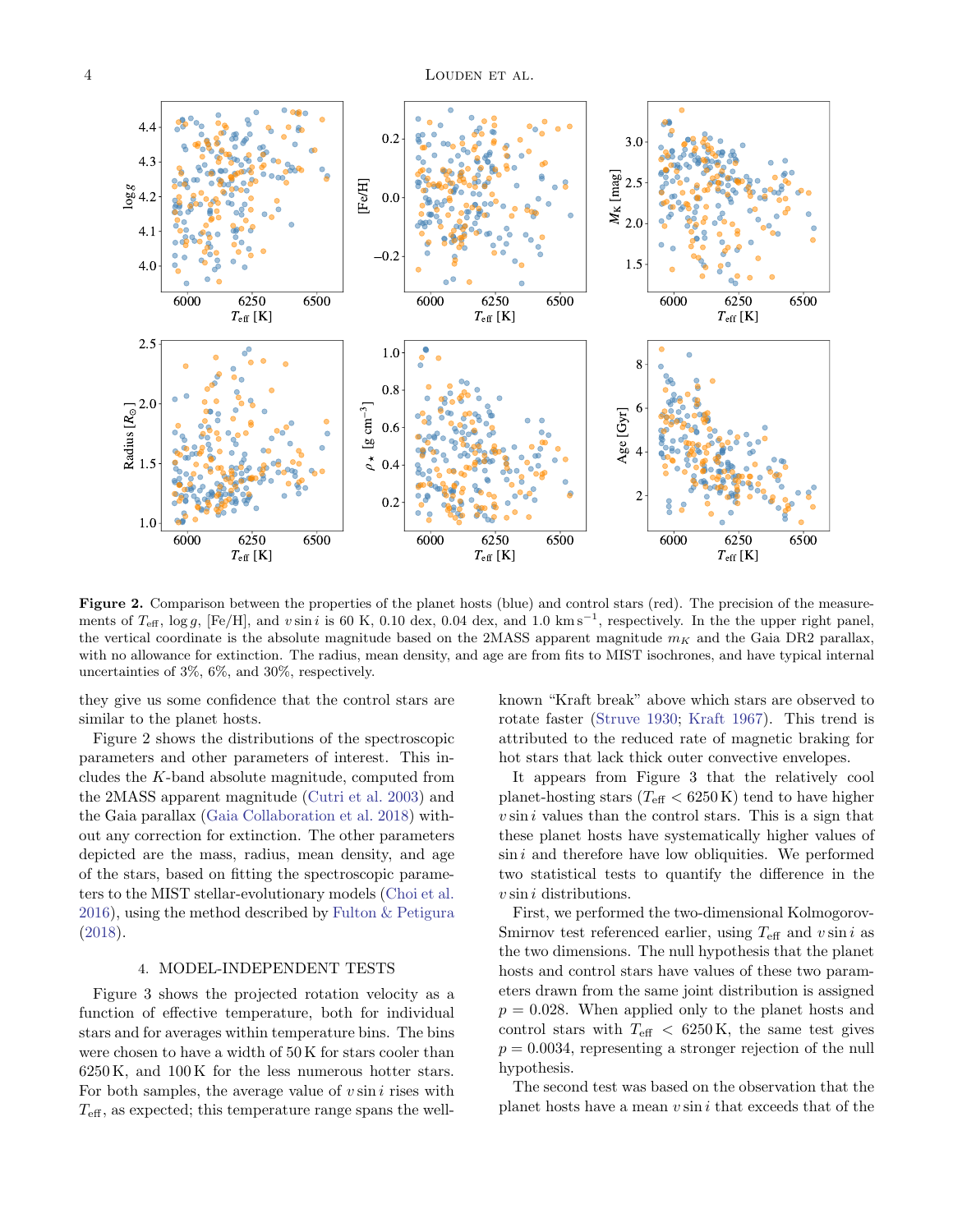

Figure 3. Measurements of projected rotation velocity versus effective temperature, for planet hosts (blue) and control stars (orange). The diamonds are binned values of  $v \sin i$ . For effective temperatures cooler than 6250 K, the planet hosts have higher mean values of  $v \sin i$  than the control stars, indicating a tendency toward spin-orbit alignment.

control stars in all of the first 6 temperature bins shown in Figure 3. How often would differences at this level occur by chance, if  $T_{\text{eff}}$  and  $v \sin i$  for all the stars were drawn from the same two-dimensional distribution? We answered this question through a Monte Carlo procedure. We quantified the difference between the two distribution with the statistic

$$
S \equiv \sum_{n=1}^{8} \frac{\langle v \sin i \rangle_{\mathbf{p},n} - \langle v \sin i \rangle_{\mathbf{c},n}}{\sqrt{\sigma_{\mathbf{p},n}^2 + \sigma_{\mathbf{c},n}^2}},\tag{2}
$$

where  $\langle v \sin i \rangle_n$  is the mean value v sin i within the nth temperature bin;  $\sigma_n$  is the corresponding standard deviation of the mean; and "p" and "c" refer to the planet sample and the control sample, respectively. The real data have  $S_{\text{obs}} = 8.3$ . To create simulated data sets, we combined the 150 planet hosts and 101 control stars to form a combined sample of 251 stars, and then randomly drew (with replacement) 150 members of the combined sample to serve as "planet hosts" and 101 members to serve as "control stars." By construction, the simulated data sets have parameters that are drawn from the same joint distribution. We computed the S statistic for each of  $10^5$  simulated data sets; in no case did we find  $S > S_{\text{obs}}$ . Therefore, according to this test,  $p < 10^5$ .

These model-independent tests confirmed the visual impression that the  $v \sin i$  distributions of the planet hosts and control stars are significantly different, at least for the stars with  $T_{\text{eff}} < 6250 \text{ K}$ . In the following sections, we use a simple model to quantify the resulting constraints on the obliquity distribution of the planethosting stars.

# 5. A SIMPLE MODEL

## 5.1. Premises

Our model is based on the following premises:

- 1. A star's rotation velocity  $v$  and inclination  $i$  are independent variables. This seems uncontroversial, since the rotation velocity is an intrinsic quantity, while the inclination depends on our arbitrary position within the galaxy.
- 2. For any value of the effective temperature, the control stars and the planet hosts have the same distribution of rotation velocities. This is justified by the sample construction and comparisons presented in Section 3.
- 3. The mean rotation velocity  $\langle v \rangle$  is a quadratic function of effective temperature. This is a simplifying assumption based on the trend observed in Figure 3.
- 4. The measurements of  $v \sin i$  for the control stars and the planet hosts are subject to the same systematic uncertainties. Ensuring this is the case was the motivation for obtaining all the spectra with the same instrument and analyzing them with the same code.
- 5. The control stars are randomly oriented in space.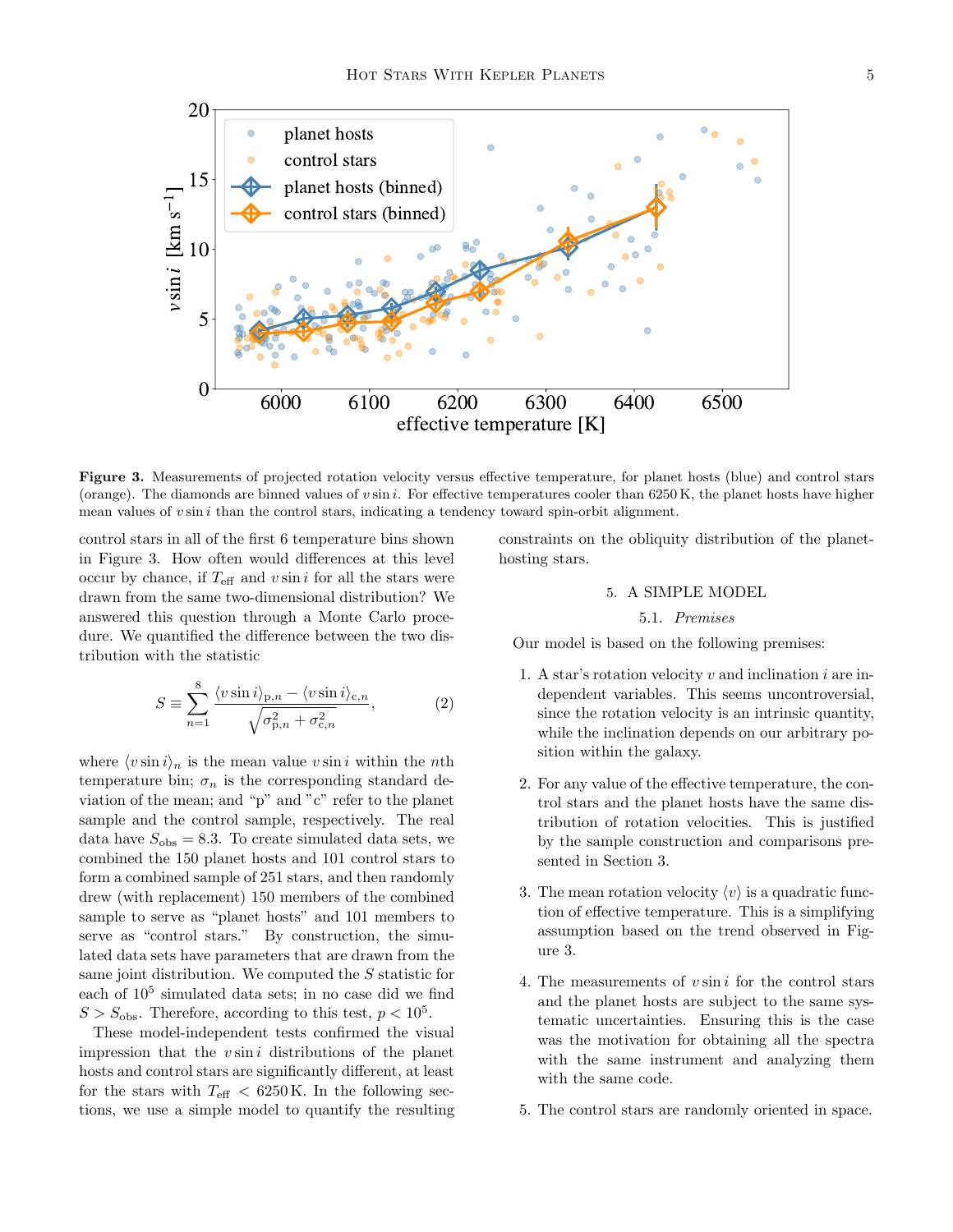

Figure 4. Measurements of projected rotation velocity versus effective temperature, for planet host (blue) and control stars (orange). The curves illustrate the best-fitting models. In the top panel, all the planet hosts are assumed to have the same value of  $\langle \sin i \rangle$ . In the bottom panel, the hosts cooler than 6250 K were allowed to have a different value of  $\langle \sin i \rangle$  from the hosts hotter than 6250 K. In both panels, the gray dashed curve is the mean rotation velocity  $\langle v \rangle$ , the blue curve is  $\langle v \rangle \langle \sin i \rangle$  fitted to the planet hosts, and the orange curve is  $\langle v \rangle \times \pi/4$  fitted to the control stars.

To these, we add a sixth premise, and consider two different cases:

- 6a. The obliquities of the transiting planet hosts are all drawn from the same distribution.
- 6b. There are two different obliquity distributions: one for hosts cooler than 6250 K, and one for hosts hotter than 6250 K.

The second case is inspired by the appearance of Figure 3, as well as the fact that the obliquity distribution of hot Jupiter hosts has been observed to broaden as the temperature is increased past 6250 K, the approximate location of the Kraft break.

The only aspect of the obliquity distribution that is well constrained by the data is  $\langle \sin i \rangle$ , the mean value of  $\sin i$  for the planet hosts. For this reason, our models include  $\langle \sin i \rangle$  as a free parameter but do not adopt a particular functional form for the obliquity distribution. A population of randomly oriented stars would have  $\langle \sin i \rangle = \pi/4 \approx 0.785$ , and a population of transitingplanet hosts with low obliquities would have  $\langle \sin i \rangle \approx 1$ .

We fitted a single model to all of the stars, both the planet hosts and the control stars. For all the stars, the mean rotation velocity in the model is

$$
\langle v \rangle(\tau) = c_0 + c_1 \tau + c_2 \tau^2,\tag{3}
$$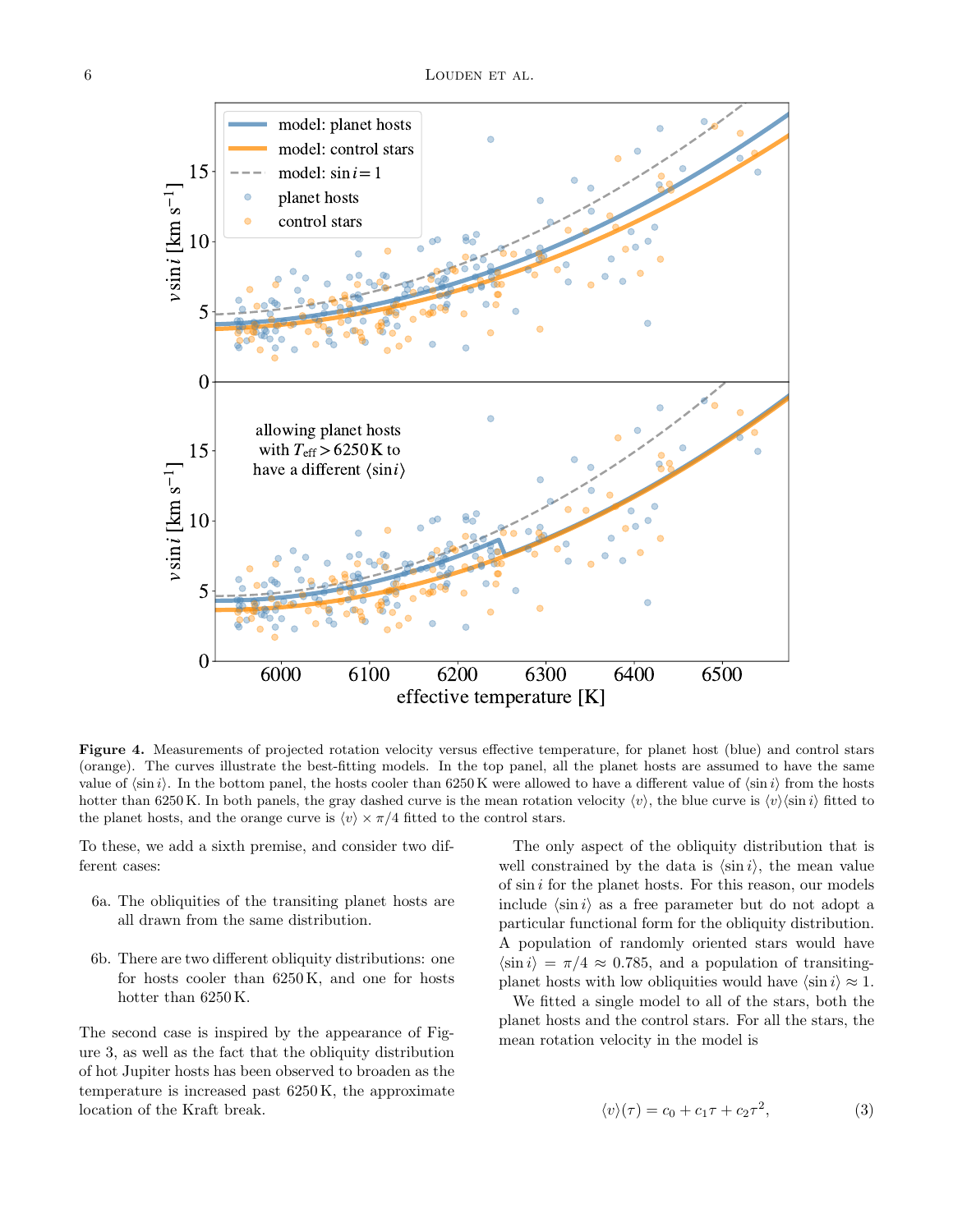

**Figure 5.** Posterior probability distributions for  $\langle \sin i \rangle$ , marginalized over all other parameter values. The gray curve shows the case in which the obliquities of all the planet hosts were assumed to be drawn from the same distribution. The red and blue curves shows the case in which the stars with  $T_{\text{eff}}$  < 6250 K were allowed to have a different obliquity distribution from the stars with  $T_{\text{eff}} > 6250 \text{ K}.$ 

where

$$
\tau \equiv \frac{T_{\text{eff}} - 6250 \text{ K}}{300 \text{ K}} \tag{4}
$$

varies from  $-1$  to  $+1$ , and  $c_0$ ,  $c_1$ , and  $c_2$  are free parameters. The mean  $v \sin i$  value in the model depends on whether the star is a control star or a planet host:

$$
\langle v \sin i \rangle_n = \langle v \rangle_n \times \frac{\pi}{4} \quad \text{(control stars)} \tag{5}
$$

$$
\langle v \sin i \rangle_n = \langle v \rangle_n \times \langle \sin i \rangle \quad \text{(planet hosts)}, \tag{6}
$$

where we have used the fact that  $v$  and  $\sin i$  are uncorrelated. Thus, in this model, the polynomial coefficients are constrained by all of the stars, and the  $\langle \sin i \rangle$  parameter is constrained by the planet hosts.

The goodness-of-fit statistic was taken to be

$$
\chi^2 = \sum_{n=1}^{251} \left( \frac{v \sin i_{\text{obs},n} - \langle v \sin i \rangle_{\text{calc},n}}{1 \,\text{km s}^{-1}} \right)^2, \qquad (7)
$$

where  $v \sin i_{\text{obs},j}$  is the observed value of  $v \sin i$  of the nth star,  $\langle v \sin i \rangle_{\text{calc},i}$  is the mean value of  $v \sin i$  calculated according to the model, and  $1 \text{ km s}^{-1}$  is the measurement uncertainty.

## 5.2. Results

For the case of a single obliquity distribution (premise 5a), the best-fitting model has  $\langle \sin i \rangle = 0.856$  and  $\chi^2_{\rm min}$  = 935, with 247 degrees of freedom (251 data points and 4 free parameters). The model does not fit

Table 1. Parameter values.

| Parameter                | Single obliquity  | Two obliquity                 |
|--------------------------|-------------------|-------------------------------|
| value                    | distribution      | distributions                 |
| $\langle \sin i \rangle$ | $0.856 \pm 0.036$ | $0.928 \pm 0.042$ , <6250 K   |
|                          |                   | $0.794 \pm 0.052$ , $>6250$ K |
| c <sub>0</sub>           | $9.57 + 0.29$     | $9.44 + 0.28$                 |
| c <sub>1</sub>           | $8.01 + 0.54$     | $8.87 + 0.61$                 |
| c <sub>2</sub>           | $3.30 + 0.62$     | $4.05 + 0.62$                 |

the data points to within the measurement uncertainties, nor should we expect it to fit so well. An individual measurement of  $v \sin i$  departs from the calculated  $\langle v \sin i \rangle$  not only because of the measurement uncertainty, but also because of the intrinsic dispersion in the rotation velocities and the dispersion in  $\sin i$ . These deviations are drawn from different distributions, neither of which is known well. For this reason, we used a bootstrap procedure to establish the confidence intervals for the model parameters.

We created  $10^5$  simulated data sets, each with the same number of planet hosts and control stars as the real data set, by drawing data points randomly (with repetitions allowed) from the real data. The model was fitted to each simulated data set by minimizing the  $\chi^2$ statistic. The resulting collection of  $10<sup>5</sup>$  parameter sets was interpreted as a sampling from the joint probability density of the parameter values.

For the case of a single obliquity distribution (premise 6a), the bootstrap procedure gave  $\langle \sin i \rangle = 0.856 \pm 0.036$ , where the uncertainty interval encompasses 68% of the bootstrap simulation results. For the case of two different obliquity distributions (premise 6b), the stars cooler than 6250 K have  $\langle \sin i \rangle = 0.928 \pm 0.042$ . The higher value obtained in this case implies a stronger tendency toward spin-orbit alignment; indeed, the result differs by only 1.7- $\sigma$  from the condition of perfect alignment. Conversely, the stars hotter than 6250 K have  $\langle \sin i \rangle = 0.794 \pm 0.052$ , which is consistent with random orientations ( $\pi/4 \approx 0.785$ ). Table 1 gives the results for all the parameters. Figure 4 show the best-fitting model curves, and Figure 5 shows the probability distributions for the key parameters.

### 5.3. von-Mises Fisher distribution

Further steps are needed to obtain quantitative constraints on the obliquity distribution, because  $\sin i$  is only one aspect of the obliquity. The other aspect is the position angle  $\Omega$  of the projection of the spin axis onto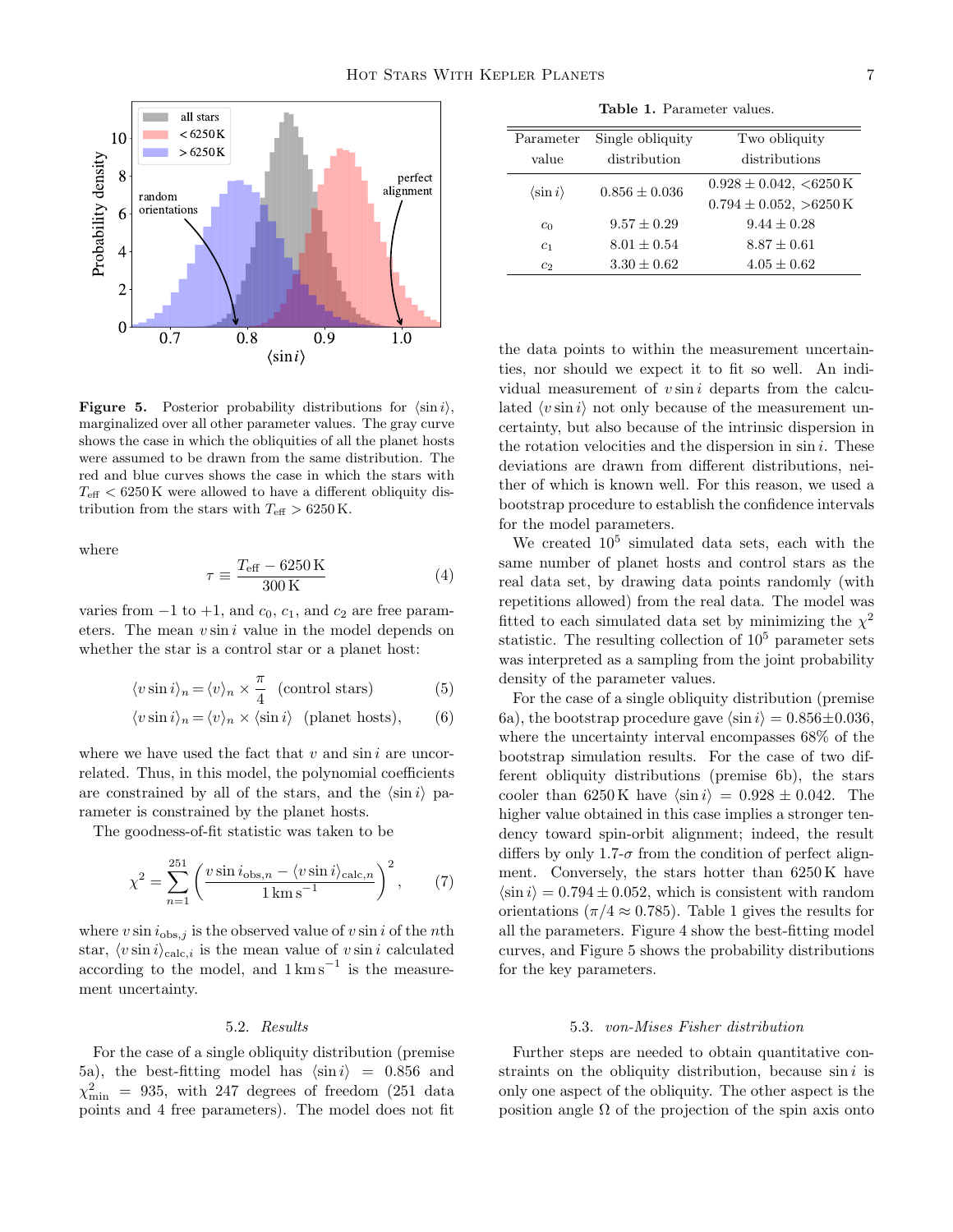

Figure 6. Relationship between the concentration parameter  $\kappa$  of the von-Mises Fisher distribution and the mean values of  $sin i$  (solid black line, left-side axis) and obliquity (gray dashed line, right-side axis). On the left, the colored bars indicate the 1- $\sigma$  allowed ranges of  $\langle \sin i \rangle$  for the planet hosts, using the model described in Section 5.

the orbital plane. The relationship is

$$
\sin i = \sqrt{1 - \sin^2 \theta \cos^2 \Omega}.
$$
 (8)

Even though our model is not committed to a specific shape for the obliquity distribution, we find it useful to interpret the results with reference to a von-Mises Fisher (vMF) distribution,

$$
p(\hat{n}_{\star}) \propto \exp(\kappa \hat{n}_{\star} \cdot \hat{n}_{o}), \tag{9}
$$

where  $\hat{n}_{\star}$  and  $\hat{n}_{o}$  are the unit vectors in the directions of the spin axis and the orbital axis, respectively, and the obliquity  $\theta$  is equal to  $\cos^{-1}(\hat{n}_{\star} \cdot \hat{n}_{o})$ . The vMF distribution is a widely-used model in directional statistics that resembles a two-dimensional Gaussian distribution wrapped around a sphere. Just as the Gaussian distribution has the maximum entropy for a given variance, the vMF distribution has the maximum entropy for a fixed value of the mean obliquity [\(Mardia](#page-13-12) [1975\)](#page-13-12). As  $\kappa \to 0$ , the distribution becomes isotropic, and as  $\kappa \to \infty$ , it approaches a delta-function centered on  $\hat{n}_{o}$ .

We numerically computed the relationship between  $\kappa$ and the mean obliquity  $\langle \theta \rangle$ , as well as  $\langle \sin i \rangle$ , assuming that  $\Omega$  is uniformly distributed between  $0^{\circ}$  and  $360^{\circ}$ . The results are shown in Figure 6, along with the constraints on  $\langle \theta \rangle$  obtained from our best-fitting models of the data. When all of the planet hosts are modeled together (premise 5a), the 1- $\sigma$  allowed range for  $\kappa$  is from 1.7 to 4.2, and the mean obliquity ranges from 37 to 58 degrees. When the planet hosts are divided into two samples according to effective temperature (premise 5b), the stars cooler than 6250 K have  $1-\sigma$  ranges of  $\kappa = 3.8$ - 16 and  $\langle \theta \rangle$  = 18-38 degrees, while the ranges for the hotter stars are  $\kappa = 0.2.3$  and  $\langle \theta \rangle = 49.88$  degrees.

These results can be compared to previous inferences of  $\kappa$  from different techniques and different samples of planet-hosting stars. [Fabrycky & Winn](#page-13-0) [\(2009\)](#page-13-0) found  $\kappa > 7.6$  (95% conf.) based on the first 11 observations of the Rossiter-McLaughlin effect, all of which were hot Jupiter hosts. Since that time, many more misaligned hot Jupiters have been found; a more up-to-date analysis by Muñoz & Perets [\(2018\)](#page-14-6) gave  $\kappa = 2.2^{+0.2}_{-0.6}$ . This is comparable to the obliquity distribution of the hotter half of the stars in our sample, while the cooler half of the stars have a greater tendency to be well-aligned.

Previous inferences of the obliquity distribution of Kepler stars have mainly focused on the subset of stars with detected rotation periods. Such samples may be suffer from biases related to orientation and transiting planet detection, as noted in the Introduction. Nevertheless, in practice, our results are in agreement with the prior results. Since the stars in the previous studies were almost all cooler than 6250 K, the appropriate comparison is to cooler half of our sample, for which we obtained  $\kappa = 3.8\times16$ . [Morton & Winn](#page-13-13) [\(2014\)](#page-13-13) analyzed 70 Kepler stars, finding  $\kappa = 19^{+73}_{-12}$  for stars with multiple transiting planets, and  $4.8^{+2.0}_{-1.6}$  for stars with only one detected transiting planet. To these results, [Campante et al.](#page-13-14) [\(2016\)](#page-13-14) added asteroseismic determinations of sin *i* for 25 *Kepler* stars, finding  $\kappa = 11.5^{+7.5}_{-5.7}$ for the entire sample. [Winn et al.](#page-14-5) [\(2017\)](#page-14-5) expanded the work by [Morton & Winn](#page-13-13) [\(2014\)](#page-13-13) to include 156 stars and found  $\kappa \gtrsim 5$  regardless of transit multiplicity. Likewise, Muñoz & Perets [\(2018\)](#page-14-6) analyzed a sample of 257 cool Kepler stars, and found  $\kappa = 14.5^{+13.5}_{-6}$ . All of the confidence intervals of these previous studies overlap with ours, although in many cases the intervals are large.

### 5.4. Model validation

<span id="page-7-0"></span>To validate our modeling procedure, we fitted simulated data sets. We generated simulated data sets with different input values of  $\langle \sin i \rangle$ , and used our modeling procedure to "recover" the best-fitting value of  $\langle \sin i \rangle$ and test for agreement. Each simulated data set was created as follows. The 101 control stars were assigned random orientations, and the 151 planet hosts were assigned fictitious obliquities drawn from a vMF distribution. For all the stars, a fictitious position angle was drawn from a uniform distribution. We assumed a quadratic relationship between  $\langle v \rangle$  and  $T_{\text{eff}}$  based on the best-fitting model to the real data. Then, we assigned a  $v \sin i$  value to each star:

$$
v\sin i = \langle v \rangle (1 + 0.2x_1)\sin i + (1 \,\mathrm{km\,s}^{-1})x_2,\qquad(10)
$$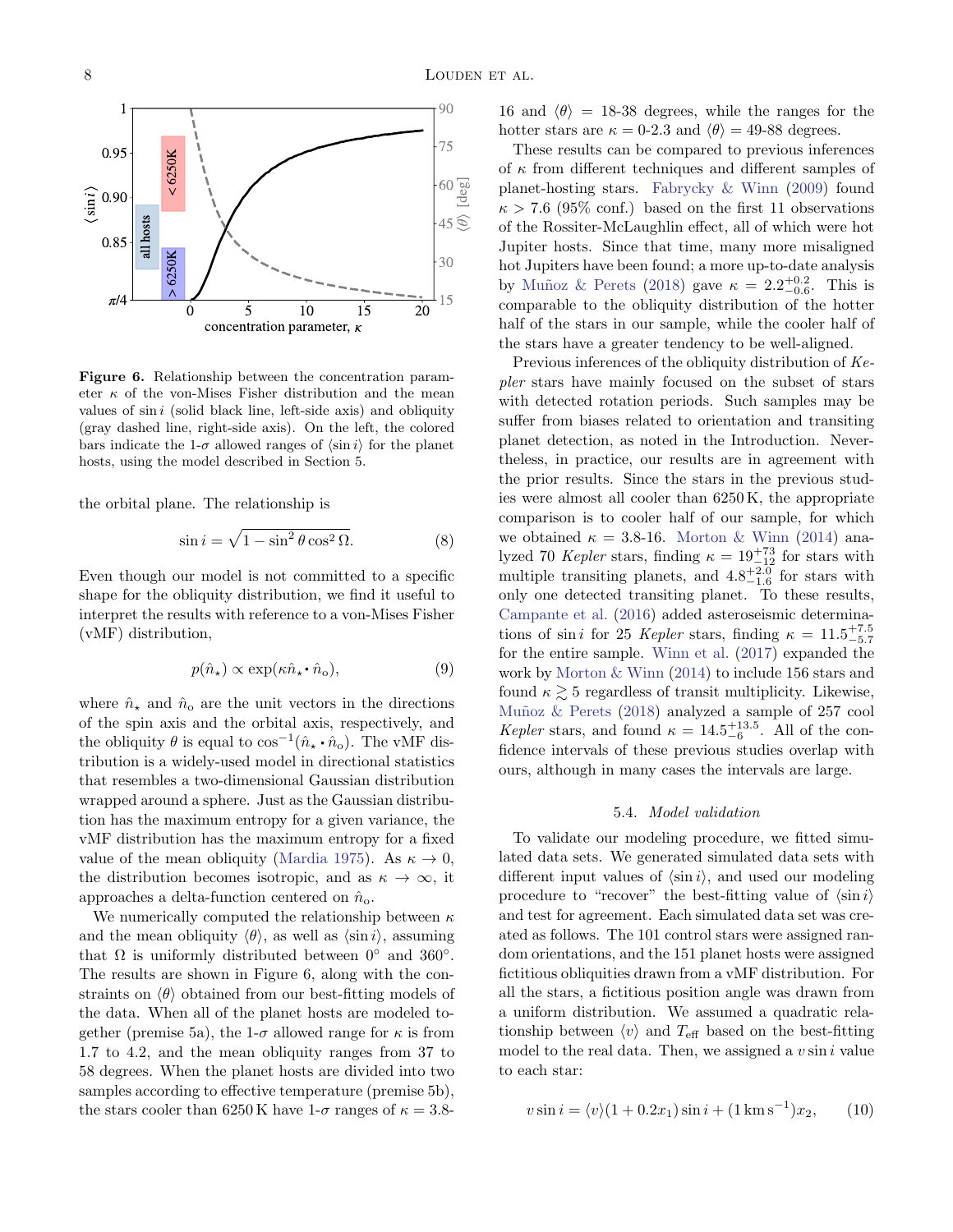

Figure 7. Results of applying our modeling procedure to simulated data with different assumed values of  $\langle \sin i \rangle$ , as described in Section [5.4.](#page-7-0) The fitted values and uncertainties are consistent with the input values across the range of possible values.

where  $x_1$  and  $x_2$  are independent random draws from a standard normal distribution  $\mathcal{N}(0,1)$ , to account for the intrinsic dispersion of rotation velocities (assumed to be 20%) and the measurement uncertainty, respectively.

Simulated data sets were created based on values of  $\kappa$  ranging from 0 to 40, corresponding to nearly the full range of possible values of  $\langle \sin i \rangle$ . We fitted the simulated data sets using the same code that was used on the actual data. Figure 7 shows the results: the recovered values of  $\langle \sin i \rangle$  agree with the input values to within the reported uncertainties, providing support for the validity of our procedure.

## 6. DISCUSSION

Overall, the Kepler planet-hosting stars of spectral types from early-G to late-F have systematically higher values of the projected rotation velocity than similar stars chosen without regard to planets or spin-axis orientation. Although this trend had been seen by [Winn](#page-14-5) [et al.](#page-14-5)  $(2017)$  and Muñoz & Perets  $(2018)$ , the improved control sample makes it possible to be more confident in quantitative comparisons. To explain the difference in terms of geometry, the obliquity distribution of the planet hosts must be intermediate between the limiting cases of perfect alignment and random directions.

We analyzed the data using simple models for the obliquity distribution, and presented evidence that the hottest stars in the sample have a broader distribution

than the less hot stars. Regardless of the details, the important point is that many of the stars in our sample (especially the late-F stars) appear to have larger obliquities than the Sun.[3](#page-8-0) This has been known for a decade for the hosts of hot Jupiters, but to this point it has not been clear that it is also generally true of the hosts of other types of planets.

A key assumption in our study is that the rotation velocities of the planet hosts and control stars are drawn from the same distribution. We tried to ensure this is the case through careful matching of observable spectroscopic parameters. Still, it remains possible that systematic differences exist. In principle, the control stars, being situated in a different and more nearby location in the Galaxy, may have systematically different rotation velocities than the planet hosts even for fixed values of the spectroscopic parameters, due to subtle differences in chemical composition or formation history. There might also be physical processes specific to the formation and evolution of Kepler-type planets that alter a star's rotational history. Tidal interactions with the known planets are generally too weak to affect the star's rotation, but one might speculate about previously ingested planets, or differing magnetic and accretion histories. Any such differences would be muted, though, by the fact that between one-third and one-half of the control stars also have Kepler-type planets that do not happen to be transiting.

Despite these caveats, our conclusions are supported by two complementary lines of evidence. The first is the work by [Mazeh et al.](#page-13-3) [\(2015\)](#page-13-3), noted in Section 1. They studied the obliquities of Kepler stars using photometric variability data. Stronger variability is expected for stars viewed at high inclination, the perspective that allows spots and plages to rotate into and out of view. Therefore, if the transiting-planet hosts have low obliquities, they should show stronger variability than a sample of randomly-oriented stars, whereas for random obliquities, the planet hosts would show the same level of variability as the randomly-oriented stars. For stars cooler than about 6000 K, [Mazeh et al.](#page-13-3) [\(2015\)](#page-13-3) found the planet hosts to show stronger variability than stars without detected transiting planets, by approximately the factor of  $4/\pi \approx 1.3$  that is expected if the planet hosts have low obliquities and the other stars are randomly oriented.

They also found that this trend reverses for the hotter stars: the planet hosts display weaker variability than

<span id="page-8-0"></span> $3$  The Sun's obliquity is  $6°$  with respect to the total orbital angular momentum vector of the 8 planets, which is dominated by the contribution from Jupiter.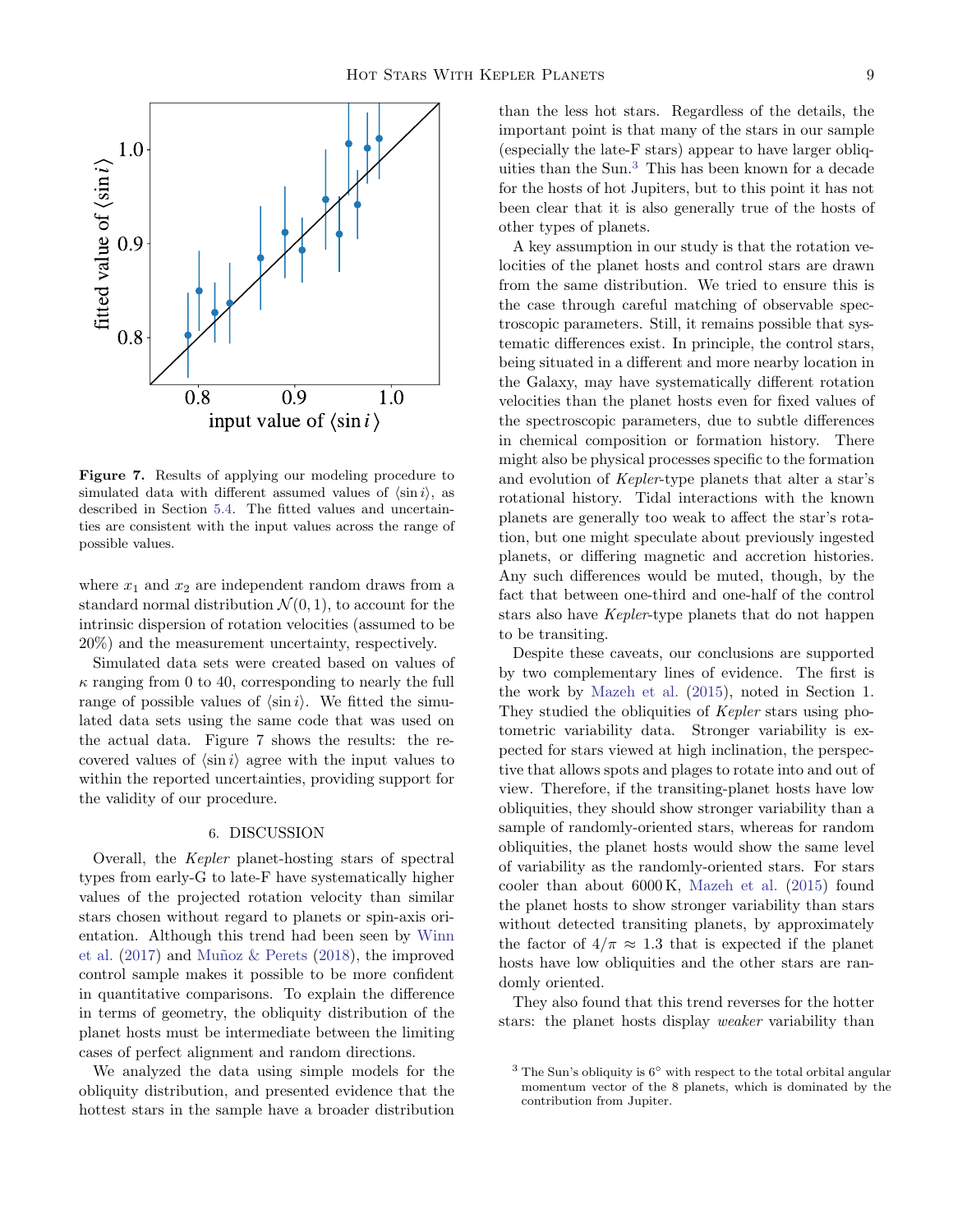the randomly-oriented stars, with an amplitude ratio of 0.6. This was surprising, because even in the seemingly extreme case in which the planet hosts are randomly oriented, the amplitude ratio would be 1.0. For this ratio to fall below unity due only to differences in viewing angles, we would be led to the unexpected conclusion that the obliquities of the hot stars are preferentially near 90◦ .

However, [Mazeh et al.](#page-13-3) [\(2015\)](#page-13-3) found that at least part of the difference between the variability levels of the hot planet hosts and the randomly-oriented stars is due to a selection effect. Namely, transiting planets are more readily detected around stars with intrinsically lower levels of photometric variability. Simulations of this selection effect showed that it was indeed significant, but not large enough to have reduced an intrinsic amplitude ratio of 1.3 all the way down to the observed ratio of 0.6. Thus, this study left open the possibility that the hot Kepler stars have a broader obliquity distribution than the cool stars, an interpretation that harmonizes with our findings.

The second line of evidence for high obliquities among hot stars with planets other than hot Jupiters comes from recent observations of individual systems. We are aware of only two obliquity measurements for stars with effective temperatures between 5900 K and 6450 K that do not involve hot Jupiters, and in both cases, the obliquity is high. The first case is Kepler-408 ( $T_{\text{eff}} = 6088 \text{ K}$ ), which has an Earth-sized planet in a 2.5-day orbit. Asteroseismology revealed that the obliquity is approximately 45◦ [\(Kamiaka et al.](#page-13-15) [2019\)](#page-13-15). The second case is K2-290 ( $T_{\text{eff}}$  = 6302 K), which has a 3  $R_{\oplus}$  planet in a 9.2-day orbit and a Jupiter-sized planet in a 48-day orbit. Observations of the Rossiter-McLaughlin effect show that the star's rotation is retrograde (Hjorth et al., submitted). Another relevant case is Kepler-56 [\(Hu](#page-13-16)[ber et al.](#page-13-16) [2013\)](#page-13-16), which has two planets of sizes 6.5 and 9.8  $R_{\oplus}$  and orbital periods of 10.5 and 21 days. The host star is a subgiant with a mass of 1.3  $M_{\odot}$  and an effective temperature of 4840 K, although it was probably about 6400 K when it was on the main sequence. The stellar obliquity is at least  $45^{\circ}$ , based on an asteroseismic analysis. Some day we may accumulate enough of these individual measurements to measure the obliquity distribution more directly.

While this is not the place to evaluate specific theories in detail, we can list the previously published theories for obliquity excitation that have the desired property that they do not require the presence of a close-orbiting giant planet:

• A misalignment between the protoplanetary disk due to inhomogeneities in the molecular cloud [\(Bate](#page-13-17) [et al.](#page-13-17) [2010;](#page-13-17) [Fielding et al.](#page-13-18) [2015;](#page-13-18) [Takaishi et al.](#page-14-13) [2020\)](#page-14-13), magnetic interactions [\(Lai et al.](#page-13-19) [2011\)](#page-13-19), or a companion star [\(Batygin](#page-13-20) [2012;](#page-13-20) [Spalding & Batygin](#page-14-14) [2015;](#page-14-14) [Zanazzi](#page-14-15) [& Lai](#page-14-15) [2018\)](#page-14-15).

• Ongoing nodal precession driven by a stellar companion or wide-orbiting giant planet on a highly inclined orbit [\(Anderson & Lai](#page-13-21) [2018\)](#page-13-21).

• A resonance between the nodal precession rates of an inner planet and an outer planet that occurs during the dissipation of the protoplanetary disk [\(Petrovich](#page-14-16) [et al.](#page-14-16) [2020\)](#page-14-16).

• Random tumbling of the spin-axis orientation of the photosphere due to stochastic internal gravity waves [\(Rogers et al.](#page-14-17) [2012\)](#page-14-17).

Another desired property is that cooler stars with small planets should have low obliquities. The dividing line of about 6250 K is significant in stellar-evolutionary theory because the hot stars have thin or absent outer convective zones, leading to weaker or absent magnetic braking, more rapid rotation, and weaker tidal dissipation. Thus, it seems likely that a successful theory will involve these distinctions. At least two of the theories listed above make an explicit distinction between cool and hot stars: those of [Rogers et al.](#page-14-17) [\(2012\)](#page-14-17) (which pertains only to hot stars) and [Spalding & Batygin](#page-14-14) [\(2015\)](#page-14-14) (which appeals to the weaker magnetic field of hot stars). Of course, obliquities might be excited and damped by different mechanisms in different situations, including some that theoreticians have not yet identified.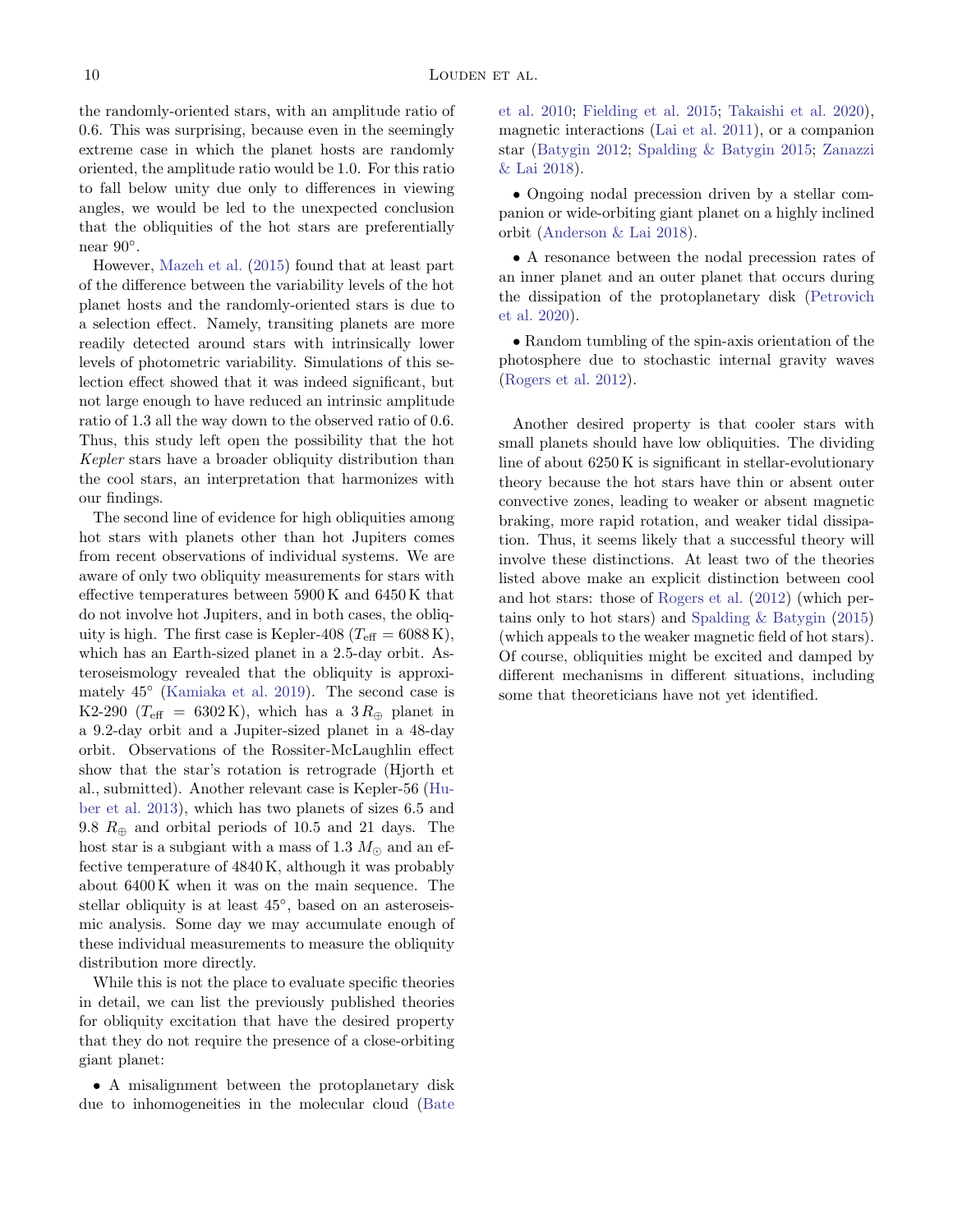### ACKNOWLEDGMENTS

We are grateful to the anonymous referee for a helpful critique of the manuscript, and to Subo Dong for providing the LAMOST data in a convenient format. J.N.W. thanks the members of the Princeton exoplanet discussion group and Heather Knutson's group for useful feedback, and Geoff Marcy for input at the outset of this project. J.N.W. also acknowledges support from a NASA Keck PI Data Award, administered by the NASA Exoplanet Science Institute. S.A. acknowledges support from the Danish Council for Independent Research through the DFF Sapere Aude Starting Grant No. 4181-00487B, and the Stellar Astrophysics Centre for which funding is provided by The Danish National Research Foundation (Grant agreement no. DNRF106). M.R.K. is supported by the NSF Graduate Research Fellowship grant no. DGE 1339067. This work made use of data from the LAMOST (Guoshoujing) Telescope, a National Major Scientific Project built by the Chinese Academy of Sciences, for which funding was provided by the National Development and Reform Commission. LAMOST is operated and managed by the National Astronomical Observatories, Chinese Academy of Sciences. We acknowledge the very significant cultural role and reverence that the summit of Maunakea has always had within the indigenous Hawaiian community. We are most fortunate to have the opportunity to conduct observations from this mountain.

Facility: Keck:I (HIRES)

Facility: LAMOST

Table 2. Spectroscopic properties of the planet hosts.

| KIC no. | KOI no. | $T_{\rm eff}$ [K] | $\log q$ | [Fe/H]  | $v \sin i$ [km s <sup>-1</sup> ] |
|---------|---------|-------------------|----------|---------|----------------------------------|
| 1724719 | 4212    | 6215              | 4.35     | 0.14    | 6.56                             |
| 1871056 | 1001    | 6298              | 4.15     | 0.14    | 8.97                             |
| 1996180 | 2534    | 6118              | 4.36     | 0.02    | 4.43                             |
| 2142522 | 2403    | 6186              | 4.37     | 0.18    | 5.34                             |
| 2307415 | 2053    | 6183              | 4.27     | 0.08    | 6.77                             |
| 2854914 | 1113    | 6099              | 4.27     | 0.04    | 5.24                             |
| 2989404 | 1824    | 5987              | 4.35     | $-0.16$ | 3.07                             |
| 3114811 | 1117    | 6401              | 4.12     | $-0.05$ | 9.61                             |
| 3120904 | 3277    | 5997              | 3.95     | $-0.02$ | 7.33                             |
| 3447722 | 1198    | 6323              | 4.39     | 0.10    | 8.36                             |
| 3632418 | 975     | 6186              | 4.08     | $-0.05$ | 7.31                             |
| 3642289 | 301     | 5995              | 4.10     | $-0.08$ | 5.51                             |

Table 2 continued

Table 2 continued

| Table 2 (continued) |          |                   |          |             |                                |  |  |  |
|---------------------|----------|-------------------|----------|-------------|--------------------------------|--|--|--|
| KIC no.             | KOI no.  | $T_{\rm eff}$ [K] | $\log g$ | [Fe/H]      | $v \sin i \text{ [km s}^{-1}]$ |  |  |  |
| 3656121             | 386      | 5983              | 4.40     | 0.06        | 3.60                           |  |  |  |
| 3661886             | 2279     | 5950              | 4.25     | 0.05        | 2.60                           |  |  |  |
| 3867615             | 2289     | 6048              | 4.28     | 0.09        | 4.90                           |  |  |  |
| 3939150             | 1215     | 6054              | 4.02     | 0.09        | 2.90                           |  |  |  |
| 3964109             | 393      | 6280              | 4.34     | $-0.19$     | 7.99                           |  |  |  |
| 3969687             | 2904     | 6077              | 3.96     | 0.30        | 7.47                           |  |  |  |
| 4242692             | 3928     | 6192              | 4.31     | $-0.05$     | 6.59                           |  |  |  |
| 4278221             | 1615     | 6013              | 4.43     | 0.22        | 7.88                           |  |  |  |
| 4349452             | 244      | 6280              | 4.31     | $-0.03$     | 9.25                           |  |  |  |
| 4478168             | 626      | 6131              | 4.33     | $-0.17$     | 3.99                           |  |  |  |
| 4563268             | 627      | 6050              | 4.18     | 0.18        | 5.39                           |  |  |  |
| 4656049             | 629      | 6059              | 4.34     | $-0.29$     | 2.65                           |  |  |  |
| 4741126             | 1534     | 6208              | 4.29     | 0.04        | 8.07                           |  |  |  |
| 4833421             | 232      | 5994              | 4.25     | $-0.06$     | 4.03                           |  |  |  |
| 4914566             | 2635     | 6052              | 4.09     | $\!-0.14\!$ | 6.99                           |  |  |  |
| 5120087             | 639      | 6184              | 4.34     | 0.05        | 7.39                           |  |  |  |
| 5175024             | 2563     | 6119              | 4.00     | 0.11        | 7.53                           |  |  |  |
| 5183357             | 1669     | 6140              | 4.24     | $-0.05$     | 6.94                           |  |  |  |
| 5281113             | 4411     | 6119              | 4.44     | $-0.14$     | 4.18                           |  |  |  |
| 5350244             | 2555     | 6180              | 4.38     | $-0.07$     | 6.14                           |  |  |  |
| 5384079             | $2011\,$ | 6455              | 4.44     | $-0.02$     | 15.21                          |  |  |  |
| 5514383             | 257      | 6220              | 4.36     | 0.12        | 7.49                           |  |  |  |
| 5561278             | 1621     | 6089              | 4.06     | 0.02        | 5.90                           |  |  |  |
| 5613330             | 649      | 6244              | 4.10     | 0.22        | 7.80                           |  |  |  |
| 5631630             | 2010     | 6416              | 4.27     | $-0.00$     | 10.03                          |  |  |  |
| 5866724             | 85       | 6229              | 4.22     | 0.15        | 8.71                           |  |  |  |
| 5880320             | 1060     | 6351              | 4.16     | $-0.29$     | 12.17                          |  |  |  |
| 5966154             | 655      | 6171              | 4.25     | $-0.02$     | 2.69                           |  |  |  |
| 6026924             | 4276     | 6221              | 4.00     | 0.12        | 8.20                           |  |  |  |
| 6105462             | 2098     | 6305              | 4.33     | $-0.13$     | 11.39                          |  |  |  |
| 6125481             | 659      | 6374              | 4.45     | $-0.03$     | 8.77                           |  |  |  |
| 6196457             | 285      | 5952              | 4.03     | 0.20        | 3.96                           |  |  |  |
| 6206214             | 2252     | 6116              | 4.02     | 0.08        | $7.61\,$                       |  |  |  |
| 6269070             | 2608     | 6429              | 4.40     | $0.06\,$    | 18.06                          |  |  |  |
| 6289257             | 307      | 6035              | 4.41     | $-0.08$     | 5.44                           |  |  |  |
| 6310636             | 1688     | 5993              | 4.08     | 0.18        | 5.64                           |  |  |  |
| 6345732             | 2857     | 6189              | 4.15     | 0.24        | 6.28                           |  |  |  |
| 6442377             | 176      | 6423              | 4.44     | $-0.19$     | 11.03                          |  |  |  |
| 6599975             | 3438     | 6054              | 4.38     | $-0.14$     | 3.72                           |  |  |  |
| 6716545             | 2906     | 6087              | 4.15     | $-0.28$     | 5.98                           |  |  |  |
| 6937529             | 4382     | 6217              | 4.24     | $-0.12$     | 9.98                           |  |  |  |
| 7040629             | 671      | 6093              | 4.24     | $\rm 0.03$  | 5.06                           |  |  |  |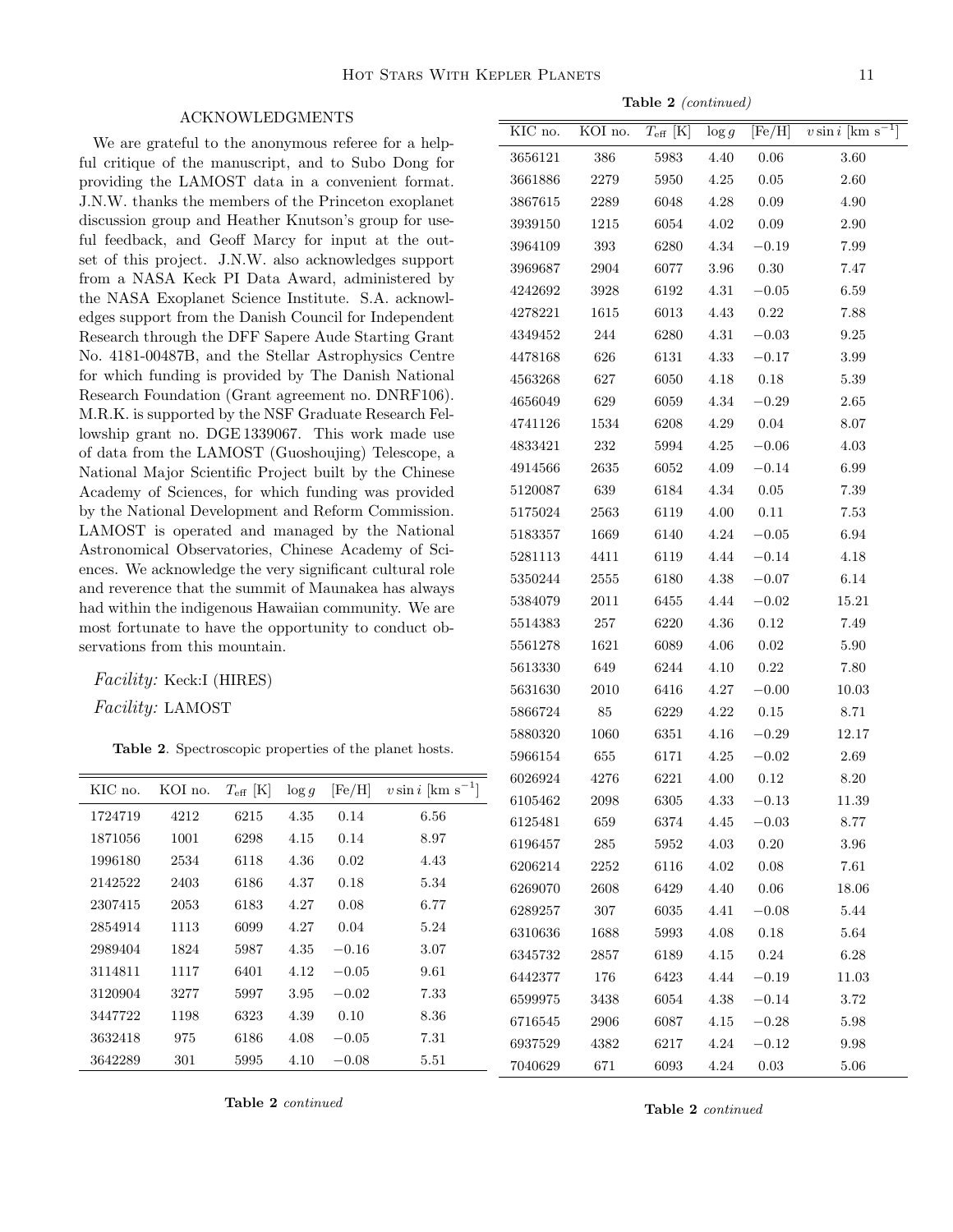$12$  LOUDEN ET AL.

Table 2 (continued)

Table 2 (continued)

| KIC no. | KOI no.  | $T_{\rm eff}$ [K] | $\log g$ |            | $\sqrt{\text{[Fe/H]}}$ vsini $\sqrt{\text{km s}^{-1}}$ | KIC no.                | KOI no. $T_{\text{eff}}$ [K] |          | $\log g$ | [Fe/H]      | $v \sin i$ [km s <sup>-1</sup> ] |
|---------|----------|-------------------|----------|------------|--------------------------------------------------------|------------------------|------------------------------|----------|----------|-------------|----------------------------------|
| 7133294 | 4473     | $5952\,$          | $4.00\,$ | $0.04\,$   | $5.83\,$                                               | 9530945                | 708                          | 6100     | 4.19     | $-0.10$     | 7.11                             |
| 7175184 | $369\,$  | 6227              | $4.37\,$ | $-0.12$    | $6.86\,$                                               | 9549648                | 1886                         | 6221     | 4.18     | $0.05\,$    | 10.52                            |
| 7215603 | 1618     | 6209              | $4.16\,$ | $\rm 0.13$ | $10.07\,$                                              | 9579641                | 115                          | 5961     | $4.39\,$ | $-0.08\,$   | 2.94                             |
| 7219825 | $238\,$  | 6131              | $4.27\,$ | $-0.10$    | $5.88\,$                                               | 9590976                | 710                          | 6540     | 4.26     | $\!-0.06$   | $14.96\,$                        |
| 7259298 | $2561\,$ | 6014              | $4.16\,$ | 0.04       | $4.12\,$                                               | 9649706                | 2049                         | 5972     | $4.15\,$ | $0.07\,$    | 4.14                             |
| 7375348 | $266\,$  | 6232              | $4.42\,$ | $-0.02$    | $5.53\,$                                               | 9696358                | 2545                         | 6105     | 3.99     | $0.14\,$    | 6.86                             |
| 7673192 | $2722\,$ | 6140              | $4.38\,$ | $-0.07$    | $6.26\,$                                               | 9717943                | $2273\,$                     | 6038     | $4.25\,$ | $0.25\,$    | $4.55\,$                         |
| 7755636 | 1921     | 6479              | $4.33\,$ | 0.04       | $18.56\,$                                              | 9763348                | 1852                         | 6415     | $4.35\,$ | $-0.17\,$   | $4.18\,$                         |
| 7831264 | 171      | 6237              | $4.30\,$ | $0.10\,$   | 7.88                                                   | 9782691                | $590\,$                      | 5981     | $4.42\,$ | $-0.00\,$   | $3.72\,$                         |
| 8013439 | $2352\,$ | 6387              | $4.29\,$ | $-0.14$    | 7.17                                                   | 9881662                | $327\,$                      | 6043     | $4.28\,$ | $\!-0.02\!$ | $4.35\,$                         |
| 8073705 | $3245\,$ | 6115              | 4.31     | $-0.10$    | $3.57\,$                                               | 9886361                | $2732\,$                     | 6082     | 4.07     | $0.08\,$    | $4.90\,$                         |
| 8077137 | $274\,$  | 6081              | $4.09\,$ | $-0.04$    | $6.07\,$                                               | 9892816                | 1955                         | 6249     | $4.25\,$ | $0.09\,$    | $\boldsymbol{9.52}$              |
| 8081187 | $1951\,$ | 6093              | $4.33\,$ | $-0.20$    | $4.35\,$                                               | 9904006                | $\boldsymbol{2135}$          | 6171     | 4.20     | $0.05\,$    | 7.60                             |
| 8121310 | $317\,$  | 6520              | $4.28\,$ | $0.05\,$   | 15.94                                                  | $\boldsymbol{9965439}$ | $722\,$                      | 6188     | $4.38\,$ | $-0.11$     | $5.54\,$                         |
| 8158127 | 1015     | 5950              | $4.16\,$ | $-0.10$    | $4.37\,$                                               | 10227020               | 730                          | 5952     | 4.19     | $0.27\,$    | $2.45\,$                         |
| 8161561 | 688      | 6218              | $4.27\,$ | $-0.06$    | $8.88\,$                                               | 10253547               | 2153                         | 6023     | 4.19     | $-0.06$     | $5.79\,$                         |
| 8193178 | 572      | 6003              | $4.16\,$ | $-0.06$    | $4.28\,$                                               | 10337258               | 333                          | 6237     | 4.41     | $0.11\,$    | $8.23\,$                         |
| 8212002 | 2593     | 6238              | $4.28\,$ | $0.22\,$   | $7.46\,$                                               | 10460984               | 474                          | 5981     | $4.42\,$ | $0.02\,$    | $3.28\,$                         |
| 8292840 | $260\,$  | 6292              | $4.34\,$ | $-0.16$    | 8.71                                                   | $10471515\,$           | 2961                         | 6078     | 4.27     | $0.13\,$    | $5.24\,$                         |
| 8394721 | 152      | 6428              | $4.39\,$ | $0.07\,$   | $14.05\,$                                              | 10615440               | 4765                         | 6227     | 4.31     | $0.15\,$    | $6.76\,$                         |
| 8410727 | 1148     | 6127              | $4.27\,$ | 0.16       | 5.51                                                   | 10916600               | $2623\,$                     | 6178     | 4.10     | $0.13\,$    | $7.18\,$                         |
| 8494142 | 370      | 6117              | $4.09\,$ | 0.07       | 6.71                                                   | 10963065               | 1612                         | 6095     | 4.27     | $-0.14$     | 2.83                             |
| 8636434 | $3946\,$ | 6325              | $4.26\,$ | $-0.22$    | $7.13\,$                                               | 11019987               | 3060                         | 6187     | $4.10\,$ | $-0.06$     | $6.17\,$                         |
| 8644365 | $3384\,$ | 5956              | $4.18\,$ | $0.05\,$   | $3.94\,$                                               | 11043167               | 1444                         | 6191     | 4.11     | $0.10\,$    | $8.35\,$                         |
| 8738735 | 693      | 6018              | $4.08\,$ | $-0.03$    | $6.54\,$                                               | 11086270               | 124                          | 5977     | 4.27     | $-0.10$     | $3.33\,$                         |
| 8751796 | $3125\,$ | 6293              | $4.32\,$ | $-0.11$    | $9.55\,$                                               | 11121752               | $\bf 2333$                   | 6081     | 4.35     | $-0.15$     | $3.66\,$                         |
| 8773015 | 4301     | 6266              | 4.44     | $-0.14$    | $5.04\,$                                               | 11127479               | $2792\,$                     | 5969     | 4.17     | $0.21\,$    | $4.26\,$                         |
| 8822366 | 1282     | 6087              | 4.16     | $-0.13$    | $6.22\,$                                               | 11133306               | $276\,$                      | 5993     | 4.34     | $-0.01$     | $2.43\,$                         |
| 8883329 | $2595\,$ | 6332              | 4.30     | 0.04       | 14.37                                                  | 11259686               | $\,294$                      | 6076     | $4.36\,$ | $0.05\,$    | $4.39\,$                         |
| 8972058 | 159      | 6055              | 4.40     | $-0.01$    | 3.46                                                   | 11336883               | 1445                         | $6351\,$ | 4.26     | 0.14        | 13.81                            |
| 9009036 | 4585     | 6158              | 4.18     | $-0.11$    | 9.50                                                   | 11337566               | $2632\,$                     | 6209     | 4.07     | $\!-0.02\!$ | $10.31\,$                        |
| 9015738 | 1616     | 6067              | $4.29\,$ | 0.18       | $5.32\,$                                               | 11342416               | $\,2366$                     | 6165     | 4.31     | $0.01\,$    | $6.64\,$                         |
| 9026749 | 2564     | 6087              | $4.03\,$ | $-0.13$    | $9.13\,$                                               | 11401755               | $277\,$                      | 5987     | 4.13     | $-0.19$     | 4.84                             |
| 9070666 | 3008     | 5981              | 4.07     | $-0.08$    | 5.44                                                   | 11401767               | 2195                         | 6130     | 4.24     | $-0.12$     | $4.96\,$                         |
| 9277896 | 1632     | 6088              | $4.16\,$ | 0.02       | 7.60                                                   | 11442793               | 351                          | 5993     | 4.24     | 0.09        | $3.64\,$                         |
| 9412623 | 4640     | 6396              | $4.28\,$ | $-0.06$    | $10.71\,$                                              | 11457726               | 2047                         | 6172     | 4.37     | $-0.02$     | $5.33\,$                         |
| 9450647 | 110      | 6241              | $4.38\,$ | $-0.16$    | $6.95\,$                                               | 11460462               | $2110\,$                     | 6404     | 4.28     | $\rm 0.23$  | $16.45\,$                        |
| 9451706 | 271      | 6158              | 4.23     | 0.27       | $6.56\,$                                               | 11499228               | 2109                         | 6028     | 4.07     | 0.04        | 7.41                             |
| 9458613 | 707      | 5953              | $4.07\,$ | 0.14       | $4.36\,$                                               | 11560897               | 2365                         | 5952     | 4.17     | $0.21\,$    | $3.66\,$                         |
| 9466429 | 2786     | 6367              | $4.25\,$ | $-0.13$    | $7.52\,$                                               | 11572193               | 3109                         | 6237     | 4.05     | 0.09        | $17.29\,$                        |
| 9467404 | 2717     | 6025              | 4.25     | $-0.02$    | $4.61\,$                                               | 11621223               | 355                          | 6122     | 4.25     | $0.20\,$    | 4.94                             |
| 9529744 | 1806     | 6146              | $4.27\,$ | $-0.05$    | $6.94\,$                                               | 11656246               | 1532                         | $6143\,$ | 4.21     | $0.15\,$    | $6.59\,$                         |

Table 2 continued

Table 2 continued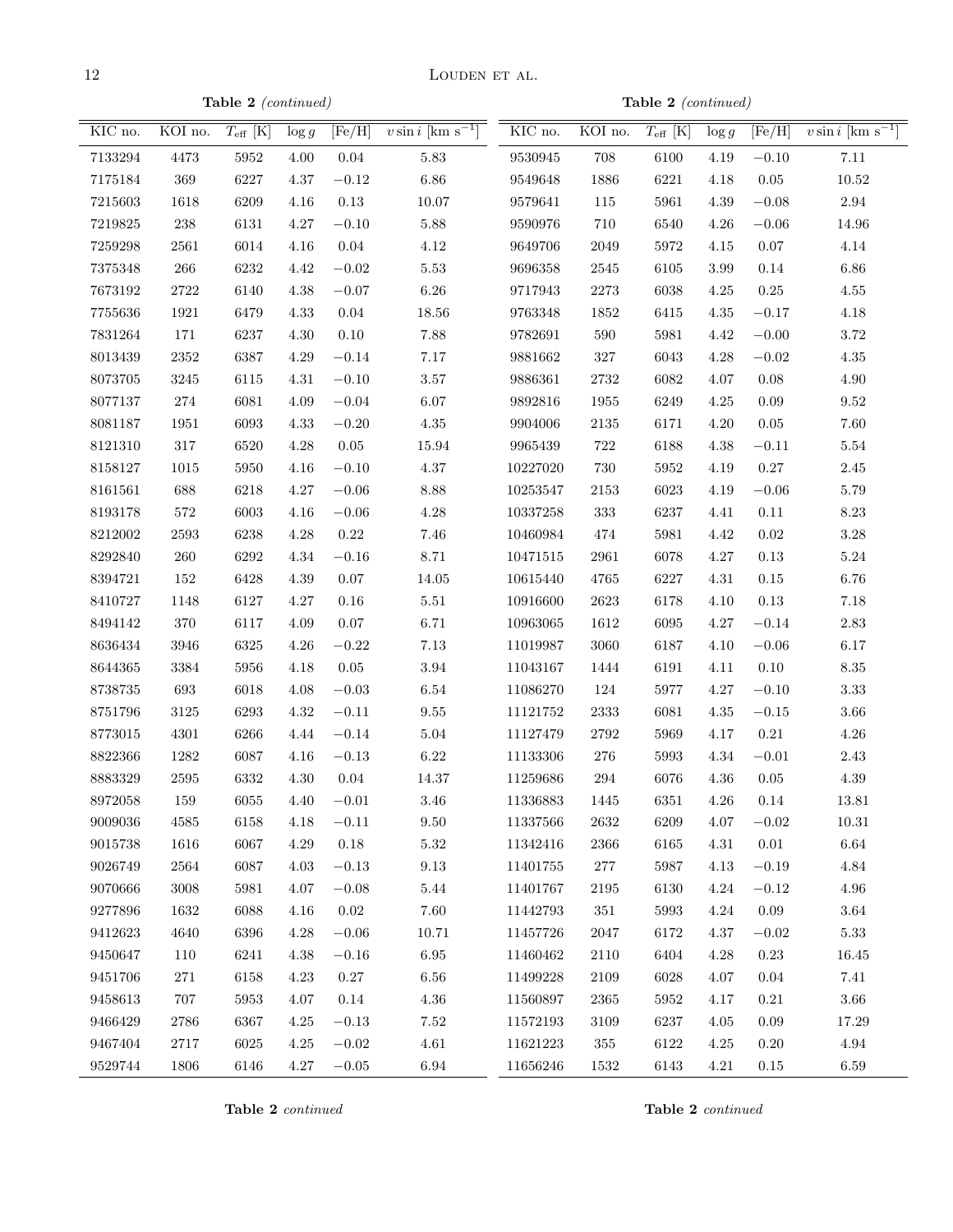Table 2 (continued) KIC no. KOI no.  $T_{\text{eff}}$  [K]  $\log g$  [Fe/H]  $v \sin i$  [km s<sup>-1</sup> 11666881 167 6209 4.15 0.04 2.43

| KIC no.     | KOI no.                                                 | $T_{\rm eff}$ [K] | $\log g$    | [Fe/H]                        | $\overline{v \sin i}$ [km s]                                                                    | KIC no.              | $T_{\rm eff}$ [K] | $\log g$ | [Fe/H]     | $v \sin i$ [km s |
|-------------|---------------------------------------------------------|-------------------|-------------|-------------------------------|-------------------------------------------------------------------------------------------------|----------------------|-------------------|----------|------------|------------------|
| 11666881    | 167                                                     | 6209              | $4.15\,$    | $0.04\,$                      | $2.43\,$                                                                                        | 6680045              | 6161              | $4.32\,$ | $-0.03$    | $4.98\,$         |
| 11807274    | $262\,$                                                 | 6171              | 4.18        | $-0.09$                       | 10.01                                                                                           | 6689943              | 6058              | 4.32     | 0.04       | $5.89\,$         |
| 11811193    | $2260\,$                                                | 6188              | 4.22        | $0.01\,$                      | 7.88                                                                                            | 6778540              | 6031              | 4.35     | $0.04\,$   | $3.60\,$         |
| 11905011    | $\bf 297$                                               | 6181              | 4.31        | $0.12\,$                      | 6.96                                                                                            | 7094508              | 6245              | 4.03     | 0.19       | $6.97\,$         |
| 12024120    | $265\,$                                                 | $6015\,$          | 4.18        | $0.14\,$                      | 2.31                                                                                            | 7206837              | 6430              | 4.28     | 0.22       | $8.75\,$         |
| 12058931    | 546                                                     | 5971              | 4.24        | $0.12\,$                      | 3.55                                                                                            | 7260381              | 6113              | 4.35     | $0.07\,$   | $4.25\,$         |
| 12120484    | $2407\,$                                                | 5956              | 4.12        | $0.19\,$                      | $5.19\,$                                                                                        | 7383120              | 6089              | 4.18     | $-0.11$    | $3.54\,$         |
| 12206313    | $2714\,$                                                | 5989              | 4.02        | $-0.02\,$                     | 5.79                                                                                            | 7422905              | 5993              | 4.41     | $-0.15$    | 1.71             |
| 12254909    | 2372                                                    | 5970              | 4.17        | $-0.09$                       | $3.92\,$                                                                                        | 7434909              | 5976              | 4.27     | 0.17       | $2.29\,$         |
| 12314973    | 279                                                     | 6294              | 4.27        | $0.18\,$                      | 12.93                                                                                           | 7465902              | 6172              | 4.25     | 0.17       | 6.53             |
| 12416661    | $3122\,$                                                | 6177              | 4.01        | $0.23\,$                      | $10.13\,$                                                                                       | 7670943              | 6372              | 4.37     | $-0.04$    | 11.84            |
| 12600735    | 548                                                     | 6000              | $4.23\,$    | $-0.06$                       | 3.04                                                                                            | $7811344\,$          | 6263              | $4.24\,$ | 0.08       | $9.11\,$         |
|             |                                                         |                   |             |                               | NOTE—The uncertainties in $T_{\text{eff}}$ , log g, [Fe/H], and $v \sin i$ are 60 K, 0.17880676 |                      | 6180              | 4.06     | $0.14\,$   | $5.30\,$         |
|             | 0.1, and $1 \text{ km s}^{-1}$ , respectively.          |                   |             |                               |                                                                                                 | 8013078              | 6091              | 4.13     | $-0.15$    | $3.18\,$         |
|             |                                                         |                   |             |                               |                                                                                                 | 8017790              | 6042              | 4.35     | $\rm 0.03$ | $4.07\,$         |
|             |                                                         |                   |             |                               |                                                                                                 | 8077525              | 6237              | $4.32\,$ | $0.01\,$   | $3.51\,$         |
|             | Table 3. Spectroscopic properties of the control stars. |                   |             |                               |                                                                                                 | 8112746              | 6126              | $4.24\,$ | 0.06       | $3.48\,$         |
|             |                                                         |                   |             |                               |                                                                                                 | 8228742              | 6068              | 4.01     | $-0.06$    | $4.25\,$         |
| KIC no.     | $T_{\rm eff}$ [K]                                       | $\log g$          | [Fe/H]      | $v \sin i$ [km s <sup>-</sup> |                                                                                                 | 8289241              | 6249              | $4.29\,$ | $0.10\,$   | $6.96\,$         |
| 2158850     | 6039                                                    | 4.35              | $-0.10$     |                               | $2.68\,$                                                                                        | 8420801              | 6226              | 4.13     | 0.07       | $7.24\,$         |
| 2998253     | 6292                                                    | 4.32              | 0.11        |                               | $\ \, 9.15$                                                                                     | 8493800              | 6034              | 4.18     | $0.05\,$   | $5.72\,$         |
| 3123191     | 6313                                                    | 4.40              | $-0.06$     |                               | $8.00\,$                                                                                        | 8494872              | 6079              | 4.35     | $-0.13$    | 4.88             |
| 3338777     | 5994                                                    | 4.06              | $0.04\,$    |                               | $6.93\,$                                                                                        | 8623058              | 6243              | $4.24\,$ | $0.19\,$   | $5.51\,$         |
| 3831297     | 6112                                                    | 4.37              | $-0.08$     |                               | $3.65\,$                                                                                        | 8650186              | 6172              | $4.22\,$ | $0.04\,$   | $4.93\,$         |
| 3936993     | 6176                                                    | 4.12              | $-0.12$     |                               | $7.90\,$                                                                                        | 8696343              | 5989              | $4.24\,$ | $0.07\,$   | $4.45\,$         |
| $4346201\,$ | 6095                                                    | 4.14              | $-0.21$     |                               | $5.14\,$                                                                                        | 8717023              | 6169              | 4.30     | $0.21\,$   | $4.94\,$         |
| 4484238     | 6170                                                    | $4.26\,$          | $0.07\,$    |                               | $7.31\,$                                                                                        | 8973900              | 6345              | $4.19\,$ | 0.20       | $10.75\,$        |
| 4645245     | 6119                                                    | 4.41              | $-0.16$     |                               | 4.97                                                                                            | 9007356              | 5961              | 4.13     | 0.09       | $3.64\,$         |
| 4753390     | 6379                                                    | 4.27              | $0.16\,$    |                               | 11.03                                                                                           | 9157245              | 5970              | 4.18     | $0.09\,$   | 4.10             |
| 5094944     | 6442                                                    | 4.39              | 0.12        |                               | 13.67                                                                                           | 9225600              | 6245              | 4.16     | $0.27\,$   | $6.24\,$         |
| 5183581     | 6325                                                    | 4.14              | $-0.04$     |                               | 10.82                                                                                           | $\phantom{-}9273544$ | 6053              | 4.21     | $-0.16$    | $3.64\,$         |
| 5184384     | 6072                                                    | $4.19\,$          | $-0.00$     |                               | $5.97\,$                                                                                        | 9289275              | 6086              | $4.08\,$ | $0.17\,$   | $6.95\,$         |
| 5468089     | 6209                                                    | 4.11              | $0.04\,$    |                               | $8.91\,$                                                                                        | 9329766              | 5966              | $4.42\,$ | $-0.12$    | $3.05\,$         |
| 5510904     | 6431                                                    | 4.44              | $0.11\,$    |                               | 14.67                                                                                           | 9347707              | 6491              | 4.33     | $0.23\,$   | 18.22            |
| 5788360     | 6195                                                    | 4.27              | 0.10        |                               | 8.02                                                                                            | 9390670              | 6382              | $4.24\,$ | $0.24\,$   | 15.92            |
| 5803208     | 6440                                                    | 4.28              | 0.26        |                               | 14.11                                                                                           | 9402649              | 6130              | $4.25\,$ | $-0.13\,$  | $5.53\,$         |
| 5856836     | 6287                                                    | 4.28              | $0.17\,$    |                               | 7.64                                                                                            | 9468847              | 5964              | $3.99\,$ | $-0.06$    | $6.59\,$         |
| $5865892\,$ | 6407                                                    | 4.44              | $\!-0.05\!$ |                               | $7.75\,$                                                                                        | 9529969              | 5953              | 4.16     | $-0.25$    | $2.96\,$         |
| 6314137     | 6390                                                    | 4.40              | $\!-0.05\!$ |                               | $9.46\,$                                                                                        | 9579208              | 6246              | 4.20     | $-0.19$    | $7.80\,$         |
| 6364123     | 6114                                                    | 4.16              | $-0.14$     |                               | $4.00\,$                                                                                        | 9592705              | 6197              | 4.04     | $0.22\,$   | $7.91\,$         |
| 6425358     | 6167                                                    | 4.26              | $0.16\,$    |                               | $4.82\,$                                                                                        | 9613220              | 6092              | 4.27     | $-0.23$    | $2.94\,$         |
| 6438107     | 6077                                                    | 4.05              | $0.02\,$    |                               | 5.54                                                                                            | 9644337              | $6295\,$          | 4.29     | $0.10\,$   | $8.85\,$         |

Table 3 (continued)

| ALOUUUU | $\sigma\sigma\sigma$ |        | $v \cdot \tau$       | $\sim\!\!\sim\!$ |
|---------|----------------------|--------|----------------------|------------------|
| 0000000 | $\sqrt{20}$          | $\sim$ | $\sim$ $\sim$ $\sim$ | $\sim$ $\sim$    |

| 2158850 | 6039 | 4.35 | $-0.10$ | 2.68  |
|---------|------|------|---------|-------|
| 2998253 | 6292 | 4.32 | 0.11    | 9.15  |
| 3123191 | 6313 | 4.40 | $-0.06$ | 8.00  |
| 3338777 | 5994 | 4.06 | 0.04    | 6.93  |
| 3831297 | 6112 | 4.37 | $-0.08$ | 3.65  |
| 3936993 | 6176 | 4.12 | $-0.12$ | 7.90  |
| 4346201 | 6095 | 4.14 | $-0.21$ | 5.14  |
| 4484238 | 6170 | 4.26 | 0.07    | 7.31  |
| 4645245 | 6119 | 4.41 | $-0.16$ | 4.97  |
| 4753390 | 6379 | 4.27 | 0.16    | 11.03 |
| 5094944 | 6442 | 4.39 | 0.12    | 13.67 |
| 5183581 | 6325 | 4.14 | $-0.04$ | 10.82 |
| 5184384 | 6072 | 4.19 | $-0.00$ | 5.97  |
| 5468089 | 6209 | 4.11 | 0.04    | 8.91  |
| 5510904 | 6431 | 4.44 | 0.11    | 14.67 |
| 5788360 | 6195 | 4.27 | 0.10    | 8.02  |
| 5803208 | 6440 | 4.28 | 0.26    | 14.11 |
| 5856836 | 6287 | 4.28 | 0.17    | 7.64  |
| 5865892 | 6407 | 4.44 | $-0.05$ | 7.75  |
| 6314137 | 6390 | 4.40 | $-0.05$ | 9.46  |
| 6364123 | 6114 | 4.16 | $-0.14$ | 4.00  |
| 6425358 | 6167 | 4.26 | 0.16    | 4.82  |
| 6438107 | 6077 | 4.05 | 0.02    | 5.54  |

Table 3 continued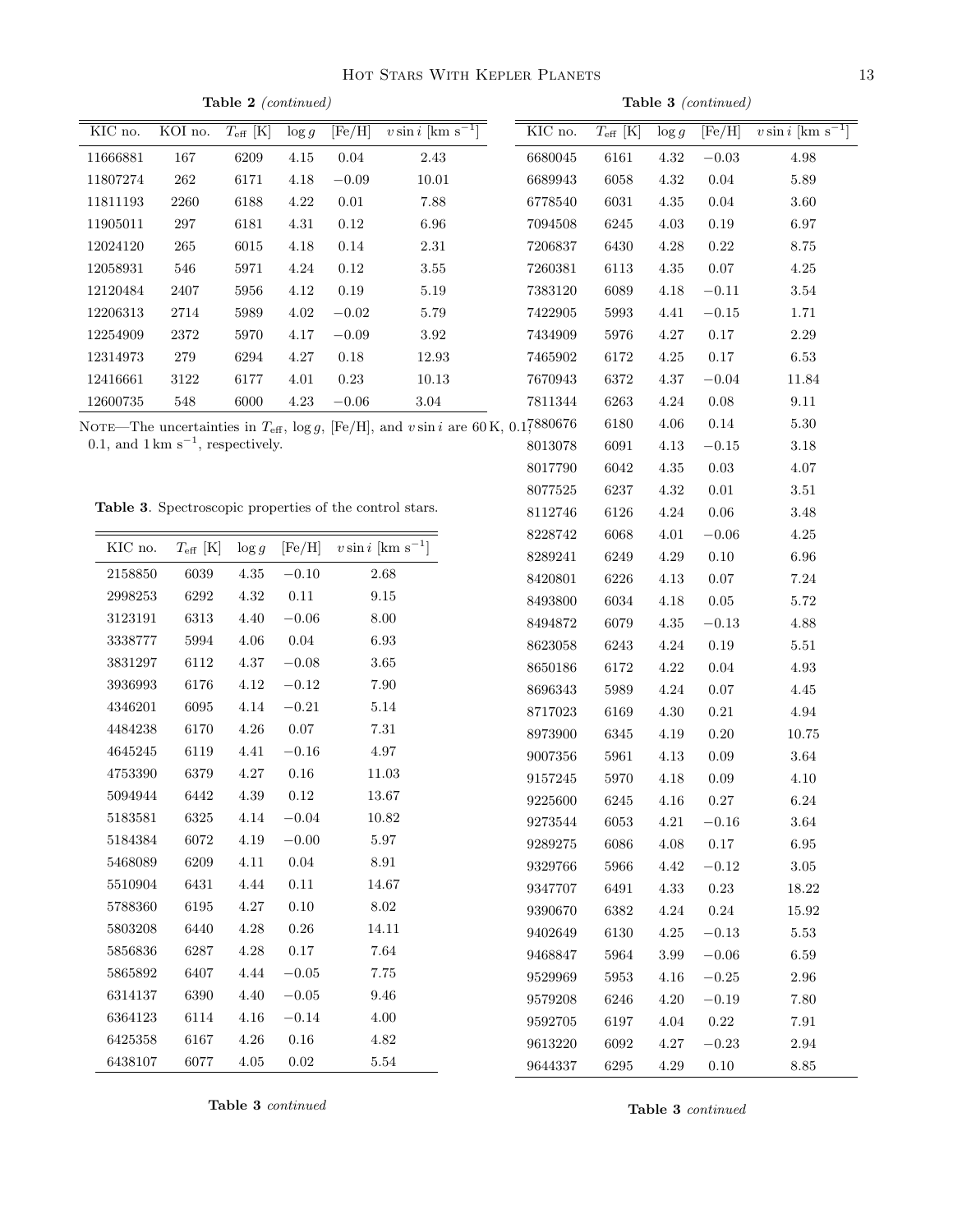Table 3 (continued)

| KIC no.  | $T_{\rm eff}$ [K] | $\log g$ | [Fe/H]  | $v \sin i$ [ $\overline{\rm km~s^{-1}}$ ] |
|----------|-------------------|----------|---------|-------------------------------------------|
| 9651253  | 6130              | 4.38     | 0.05    | 4.78                                      |
| 9664404  | 5951              | 4.23     | 0.08    | 3.49                                      |
| 9754284  | 6048              | 4.07     | 0.10    | 3.95                                      |
| 9814780  | 6074              | 4.36     | $-0.01$ | 3.38                                      |
| 9898249  | 6430              | 4.44     | $-0.13$ | 13.71                                     |
| 9912680  | 6067              | 4.04     | 0.06    | 4.97                                      |
| 10024648 | 6252              | 4.11     | $-0.01$ | 9.17                                      |
| 10025841 | 5996              | 4.07     | 0.26    | 4.04                                      |
| 10079226 | 5969              | 4.28     | 0.17    | 3.54                                      |
| 10097040 | 6246              | 4.27     | 0.25    | 6.24                                      |
| 10322381 | 6149              | 4.32     | $-0.29$ | 4.47                                      |
| 10651962 | 6186              | 4.26     | $-0.04$ | 5.12                                      |
| 10813492 | 6072              | 4.12     | 0.09    | 6.20                                      |
| 10813660 | 6138              | 4.21     | $-0.03$ | 5.35                                      |
| 10907438 | 6122              | 3.96     | 0.18    | 5.05                                      |
| 10988876 | 6133              | 4.33     | $-0.10$ | 2.56                                      |
| 11025641 | 6110              | 4.19     | $-0.17$ | 3.98                                      |
| 11136719 | 6536              | 4.25     | 0.24    | 16.31                                     |
| 11197632 | 6084              | 4.34     | 0.05    | 3.67                                      |
|          |                   |          |         |                                           |

| 11389437 | 6060 | 4.10 | 0.08    | 5.66     |
|----------|------|------|---------|----------|
| 11444160 | 6150 | 4.40 | 0.04    | 6.39     |
| 11467550 | 6112 | 4.04 | 0.06    | 7.12     |
| 11599875 | 6121 | 4.14 | 0.09    | 9.33     |
| 11654380 | 5972 | 4.10 | 0.02    | 5.40     |
| 11710285 | 6351 | 4.30 | $-0.23$ | 6.92     |
| 11719930 | 6208 | 4.27 | $-0.06$ | 6.73     |
| 11754352 | 6207 | 4.22 | 0.26    | 4.86     |
| 11763874 | 6024 | 4.20 | $-0.04$ | 4.73     |
| 11870319 | 6125 | 4.31 | $-0.11$ | 5.06     |
| 12006631 | 6144 | 4.41 | 0.10    | $3.07\,$ |
| 12009504 | 6118 | 4.18 | $-0.05$ | 6.70     |
| 12058453 | 6011 | 4.17 | 0.05    | 4.04     |
| 12069127 | 6293 | 4.04 | 0.14    | 3.77     |
| 12117868 | 5968 | 4.20 | $-0.03$ | 3.58     |
| 12555240 | 6120 | 4.30 | $-0.14$ | 2.25     |
| 12785394 | 6520 | 4.42 | 0.04    | 17.72    |

NOTE—The uncertainties in  $T_{\text{eff}}$ ,  $\log g$ , [Fe/H], and v sin i are 60 K, 0.1, 0.1, and 1 km/s, respectively.

### REFERENCES

- <span id="page-13-21"></span>Anderson, K. R., & Lai, D. 2018, MNRAS, 480, 1402, doi: [10.1093/mnras/sty1937](http://doi.org/10.1093/mnras/sty1937)
- <span id="page-13-17"></span>Bate, M. R., Lodato, G., & Pringle, J. E. 2010, MNRAS, 401, 1505, doi: [10.1111/j.1365-2966.2009.15773.x](http://doi.org/10.1111/j.1365-2966.2009.15773.x)
- <span id="page-13-20"></span>Batygin, K. 2012, Nature, 491, 418, doi: [10.1038/nature11560](http://doi.org/10.1038/nature11560)
- <span id="page-13-2"></span>Borucki, W. J. 2017, Proceedings of the American Philosophical Society, 161, 38
- <span id="page-13-14"></span>Campante, T. L., Lund, M. N., Kuszlewicz, J. S., et al. 2016, ApJ, 819, 85, doi: [10.3847/0004-637X/819/1/85](http://doi.org/10.3847/0004-637X/819/1/85)
- <span id="page-13-10"></span>Choi, J., Dotter, A., Conroy, C., et al. 2016, ApJ, 823, 102, doi: [10.3847/0004-637X/823/2/102](http://doi.org/10.3847/0004-637X/823/2/102)
- <span id="page-13-9"></span>Cutri, R. M., Skrutskie, M. F., van Dyk, S., et al. 2003, 2MASS All Sky Catalog of point sources.
- <span id="page-13-1"></span>Dawson, R. I. 2014, ApJL, 790, L31, doi: [10.1088/2041-8205/790/2/L31](http://doi.org/10.1088/2041-8205/790/2/L31)
- <span id="page-13-0"></span>Fabrycky, D. C., & Winn, J. N. 2009, ApJ, 696, 1230, doi: [10.1088/0004-637X/696/2/1230](http://doi.org/10.1088/0004-637X/696/2/1230)
- <span id="page-13-7"></span>Fasano, G., & Franceschini, A. 1987, MNRAS, 225, 155, doi: [10.1093/mnras/225.1.155](http://doi.org/10.1093/mnras/225.1.155)
- <span id="page-13-8"></span>Feigelson, E. D., & Babu, G. J. 2012, Modern Statistical Methods for Astronomy
- <span id="page-13-18"></span>Fielding, D. B., McKee, C. F., Socrates, A., Cunningham, A. J., & Klein, R. I. 2015, MNRAS, 450, 3306, doi: [10.1093/mnras/stv836](http://doi.org/10.1093/mnras/stv836)
- <span id="page-13-5"></span>Fulton, B. J., & Petigura, E. A. 2018, AJ, 156, 264, doi: [10.3847/1538-3881/aae828](http://doi.org/10.3847/1538-3881/aae828)
- <span id="page-13-6"></span>Gaia Collaboration, Brown, A. G. A., Vallenari, A., et al. 2018, A&A, 616, A1, doi: [10.1051/0004-6361/201833051](http://doi.org/10.1051/0004-6361/201833051)
- <span id="page-13-16"></span>Huber, D., Carter, J. A., Barbieri, M., et al. 2013, Science, 342, 331, doi: [10.1126/science.1242066](http://doi.org/10.1126/science.1242066)
- <span id="page-13-4"></span>Johnson, J. A., Petigura, E. A., Fulton, B. J., et al. 2017, AJ, 154, 108, doi: [10.3847/1538-3881/aa80e7](http://doi.org/10.3847/1538-3881/aa80e7)
- <span id="page-13-15"></span>Kamiaka, S., Benomar, O., Suto, Y., et al. 2019, AJ, 157, 137, doi: [10.3847/1538-3881/ab04a9](http://doi.org/10.3847/1538-3881/ab04a9)
- <span id="page-13-11"></span>Kraft, R. P. 1967, ApJ, 150, 551, doi: [10.1086/149359](http://doi.org/10.1086/149359)
- <span id="page-13-19"></span>Lai, D., Foucart, F., & Lin, D. N. C. 2011, MNRAS, 412, 2790, doi: [10.1111/j.1365-2966.2010.18127.x](http://doi.org/10.1111/j.1365-2966.2010.18127.x)
- <span id="page-13-12"></span>Mardia, K. V. 1975, Journal of the Royal Statistical Society. Series B (Methodological), 37, 349. <http://www.jstor.org/stable/2984782>
- <span id="page-13-3"></span>Mazeh, T., Perets, H. B., McQuillan, A., & Goldstein, E. S. 2015, ApJ, 801, 3, doi: [10.1088/0004-637X/801/1/3](http://doi.org/10.1088/0004-637X/801/1/3)
- <span id="page-13-13"></span>Morton, T. D., & Winn, J. N. 2014, ApJ, 796, 47, doi: [10.1088/0004-637X/796/1/47](http://doi.org/10.1088/0004-637X/796/1/47)